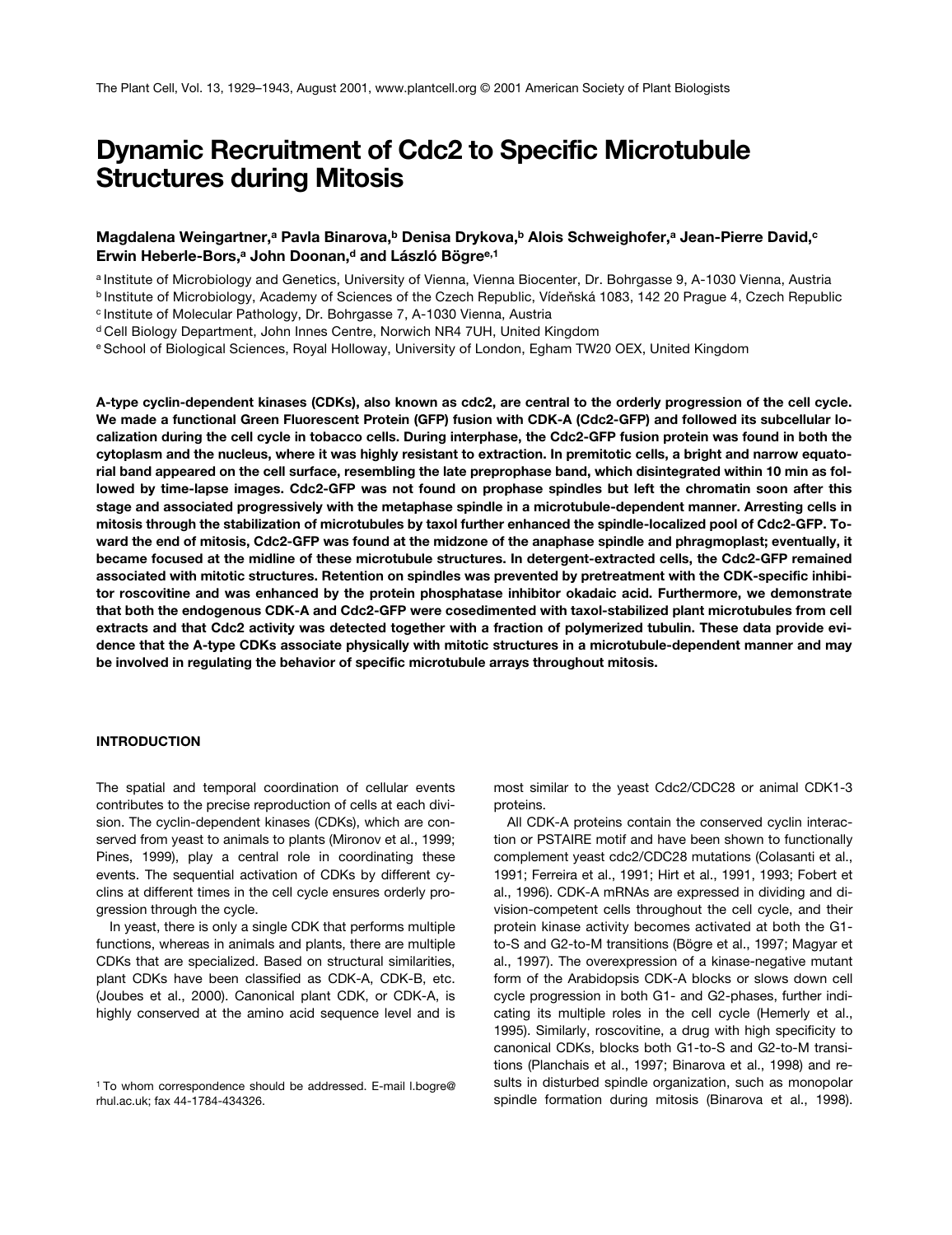CDK-A members were found to bind some of the D-type cyclins (Healy et al., 2000), and in the yeast two-hybrid assay it interacts with the A2-type cyclin (Roudier et al., 2000), but it is not known if CDK-A associates with B-type cyclins. A second class of CDKs is found only in plants (Doonan and Fobert, 1997), with members containing the PPTALRE or PPTTLRE motifs; it is named the CDK-B class (Joubes et al., 2000). These CDKs appear to have specific functions in S-, G2-, and M-phases, as suggested by their phase-specific expression and activity (Fobert et al., 1996; Magyar et al., 1997). However, their exact roles are not well understood.

CDK1 location changes dramatically during cell cycle progression in both yeast (Alfa et al., 1990) and animals (Bailly et al., 1989). A proportion of CDK1 is located in the interphase nucleus, where it is bound tightly to chromatin (Riabowol et al., 1989). During mitosis, CDK1 localizes to the spindle pole body in yeast (Alfa et al., 1990) and to centrosomes in animal cells (Bailly et al., 1989). During mitosis, CDK1 is known to associate with spindle microtubules (Leiss et al., 1992), and it regulates their stability through the phosphorylation of microtubule-associating proteins such as MAP4 or MAP215 (Verde et al., 1990; Tournebize et al., 2000); it also affects microtubule movements through the phosphorylation of motor proteins (Walczak et al., 1998). A recent report implicates CDK1 as having an important role in regulating the orientation of asymmetric divisions in *Drosophila melanogaster* (Tio et al., 2001).

In plants, the orientation of cell division is thought to be important for normal development, and in many tissues it is stringently controlled (Doonan, 2000). In most higher plant cells, the division plane is predicted by an enigmatic microtubule array called the preprophase band (PPB). Immunolocalization of CDK-A proteins, using antibodies against the conserved PSTAIRE domain or against the C terminus (Mineyuki et al., 1991; Colasanti et al., 1993; Bögre et al., 1997; Mews et al., 1997; Stals et al., 1997), indicate the presence of CDK-A at multiple locations: in the nucleus, on the mitotic chromosomes, and associated with several microtubule arrays, including the PPB, the spindle, and the phragmoplast. Another CDK, Medsa;CDK-B2;1, also is found on mitotic structures (Ayaydin et al., 2000). However, the reported localization patterns are complex and sometimes contradictory, depending on the source of the antibody and even the fixation conditions used.

In this study, we used a Green Fluorescent Protein (GFP) fusion with a CDK-A protein, Medsa;CDK-A;2, to follow its localization in living cells. We give a detailed description of its dynamic association with microtubules during mitosis and provide evidence that recruitment to the spindle is microtubule dependent. Furthermore, Cdc2 activity was found to be required for microtubule recruitment. Finally, we show that Medsa;CDK-A;2 and tubulin copurify with microtubules from mitotic cell extracts. These results collectively suggest that, in plants, CDK-A proteins have a continuous role in regulating microtubule organization throughout mitosis.



**Figure 1.** Complementation Assay in Yeast.

**(A)** Complementation analysis of the *Saccharomyces cerevisiae* CDC28-1N temperature-sensitive mutation containing the empty pYES yeast shuttle vector, pYES with Medsa;CDK-A;2 (pYES Cdc2), or the fusion of Medsa;CDK-A;2 with GFP (pYES Cdc2-GFP) and grown at 28 and 37°C on induction medium containing galactose. **(B)** Localization of Cdc2-GFP expressed in yeast cells at different phases of the cell cycle as shown by a fluorescence image (left) and by a differential interference contrast (DIC) image to visualize the cells (right). The arrowhead indicates a bud neck, where a spindle is localized in yeast. Bar =  $5 \mu m$ .

#### **RESULTS**

## **The Cdc2-GFP Fusion Protein Remains Functional as Tested by Yeast Complementation and by Measuring Its Protein Kinase Activity in Plant Cells**

To investigate the dynamic localization of CDK-A proteins in living plant cells, we made a translational fusion between Medsa;CDK-A;2 and GFP, hereafter referred to as Cdc2- GFP. To establish that the Cdc2-GFP fusion product was a functional cyclin-dependent protein kinase, we tested its ability to complement temperature-sensitive strains of budding yeast carrying the CDC28-4 and CDC28-1N mutations (Surana et al., 1991). Figure 1A shows that expression of either Medsa;CDK-A;2 or the GFP fusion protein allowed the CDC28-1N temperature-sensitive mutant to grow at the restrictive temperature (37°C). Similar results were obtained for the CDC28-4 strain (data not shown). We observed yeast cells expressing Cdc2-GFP with an epifluorescence microscope and found that the signal was confined mostly to the nucleus and the bud neck (Figure 1B).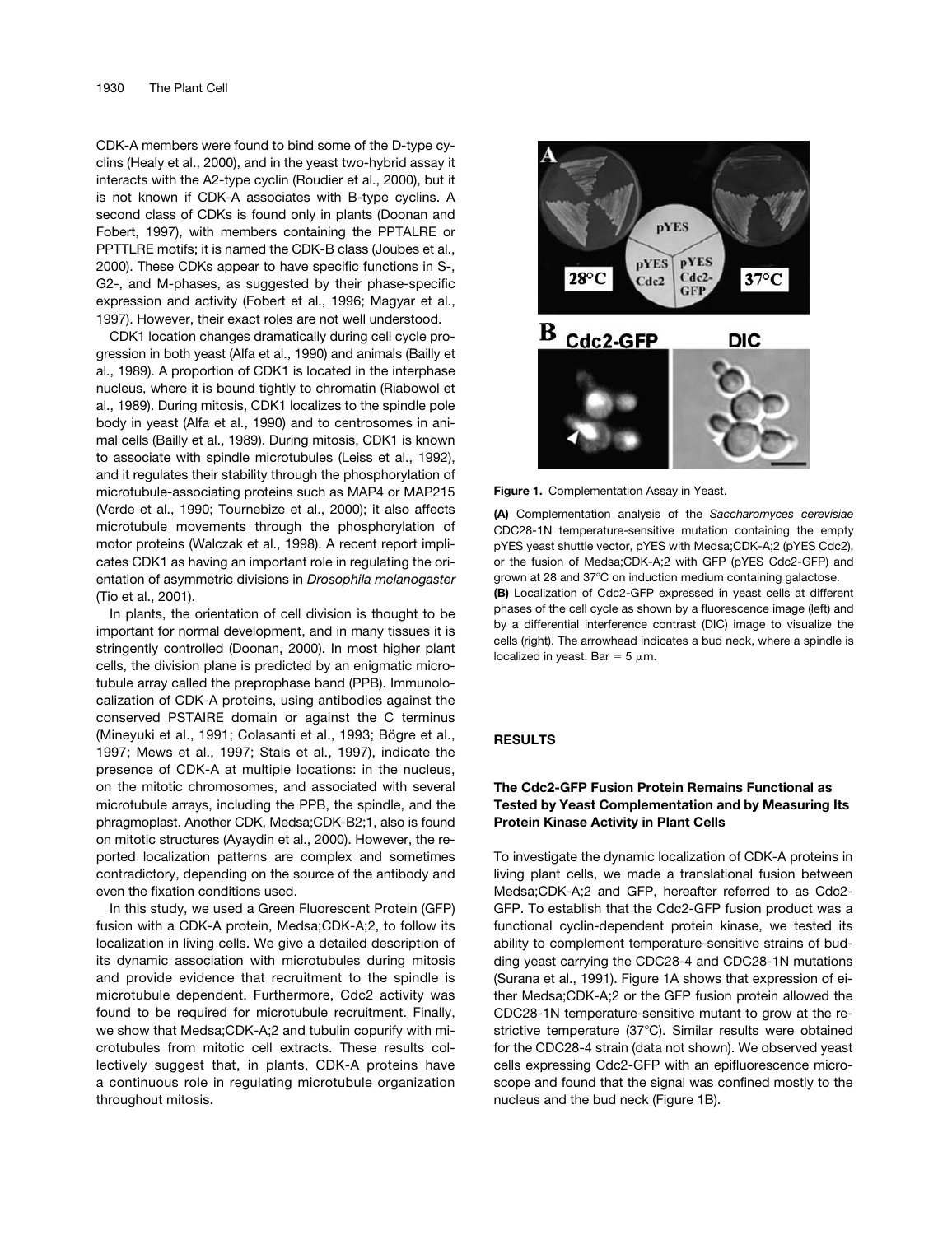To express the Cdc2-GFP fusion protein in plants, we placed it under the control of a tetracycline-regulated promoter (Weinmann et al., 1994). This should repress Cdc2- GFP expression in tobacco lines containing the tetracycline repressor protein and thus avoid problems if the Cdc2-GFP expression was deleterious. However, we found that transformation efficiencies were similar in tobacco lines with and without the tetracycline repressor and concluded that the constitutive expression of Cdc2-GFP is not deleterious to plants. No phenotypic differences were observed in transformants from either line that were associated with the cdc2-GFP transgene, so we decided to continue these experiments only with plants constitutively expressing Cdc2-GFP.

Seed from five independent transgenic lines containing Cdc2-GFP as well as from five lines expressing GFP alone were germinated on hygromycin, and their root cells were observed by confocal laser scanning microscopy. Plants expressing the Cdc2-GFP fusion protein or GFP alone displayed a readily observable green fluorescence in the nucleus and the cytoplasm (data not shown). However, because of the strong autofluorescence of tobacco root tip cells, high resolution images could not be obtained. Therefore, we generated cell suspensions from selected GFP and Cdc2-GFP plants.

To establish that the fusion protein was being expressed and processed correctly, protein extracts from both GFP and Cdc2-GFP transgenic cell cultures were separated by SDS-PAGE, blotted, and probed with anti-PSTAIRE (data not shown) or anti-GFP (Figure 2A) antibodies. As predicted,



**Figure 2.** Cdc2-GFP Fusion Protein Is Expressed in a Correct Size, Binds to p13suc1, and Is Active in Tobacco Cells.

**(A)** Immunoblotting using extracts prepared from suspension cultured cells expressing GFP (lane 1) or Cdc2-GFP (lane 2) with a GFP-specific antibody.

**(B)** Binding of GFP (lane 1) or Cdc2-GFP (lane 2) to p13suc1. Extracts prepared as in (A) were mixed with p13suc1 beads, and the bound fractions were immunoblotted with a GFP-specific antibody.

**(C)** Histone H1 kinase activity of GFP (lane 1) and Cdc2-GFP (lane 2) immunopurified from extracts using a GFP-specific antibody. The phosphorylated histone H1 is indicated by an arrow.

Molecular mass markers are labeled at right.



**Figure 3.** Cdc2-GFP Is Specifically Localized and Retained in the Nucleus.

**(A)** Fluorescent microscopic images of Cdc2-GFP and GFP (left) and the corresponding DIC images (right) in live tobacco cells.

**(B)** Fluorescent microscopic images of Cdc2-GFP and GFP cells extracted with 0.1% Triton X-100 (left) and the corresponding DIC images (right). Bar =  $20 \mu m$ .

the GFP transgenic lines contained a band of the expected 27 kD and the cdc2-GFP transgenic lines contained a band of 60 kD (Figure 2A). A weaker band with a reduced molecular mass also was detected in the Cdc2-GFP–expressing plants. The different forms might be attributable to posttranslational modifications. Cdc2-GFP accumulates to a much lesser extent than GFP, and this was observed in several independent transgenic lines. The reduced levels of Cdc2-GFP may indicate either that the Cdc2-GFP fusion protein is not translated efficiently or that the protein is unstable compared with GFP. However, there is no evidence for extensive proteolysis, and no free GFP was detected in the cdc2-GFP lines.

To confirm that the Cdc2-GFP fusion protein is functional in plant cells, we tested its binding to a conserved regulator, p13suc1, and measured its protein kinase activity. The Cdc2- GFP fusion protein, but not GFP alone, could bind to p13<sup>suc1</sup> (Figure 2B). When immunopurified from cell extracts using a GFP-specific antibody, the Cdc2-GFP fusion protein had protein kinase activity and readily phosphorylated histone H1 (Figure 2C). These biochemical experiments indicate that Cdc2-GFP is functional in plant cells.

## **Cdc2-GFP Is Bound Tightly to Chromatin in Interphase**

Several independent GFP and Cdc2-GFP transgenic lines were observed using epifluorescence microscopy, but because all lines for a given construct were essentially similar, we chose a single representative GFP line and Cdc2-GFP line for detailed analyses.

During interphase, Cdc2-GFP–derived fluorescence was weaker than, but broadly similar to, that of GFP. Both were localized to the nucleus and the cytoplasmic strands (Figure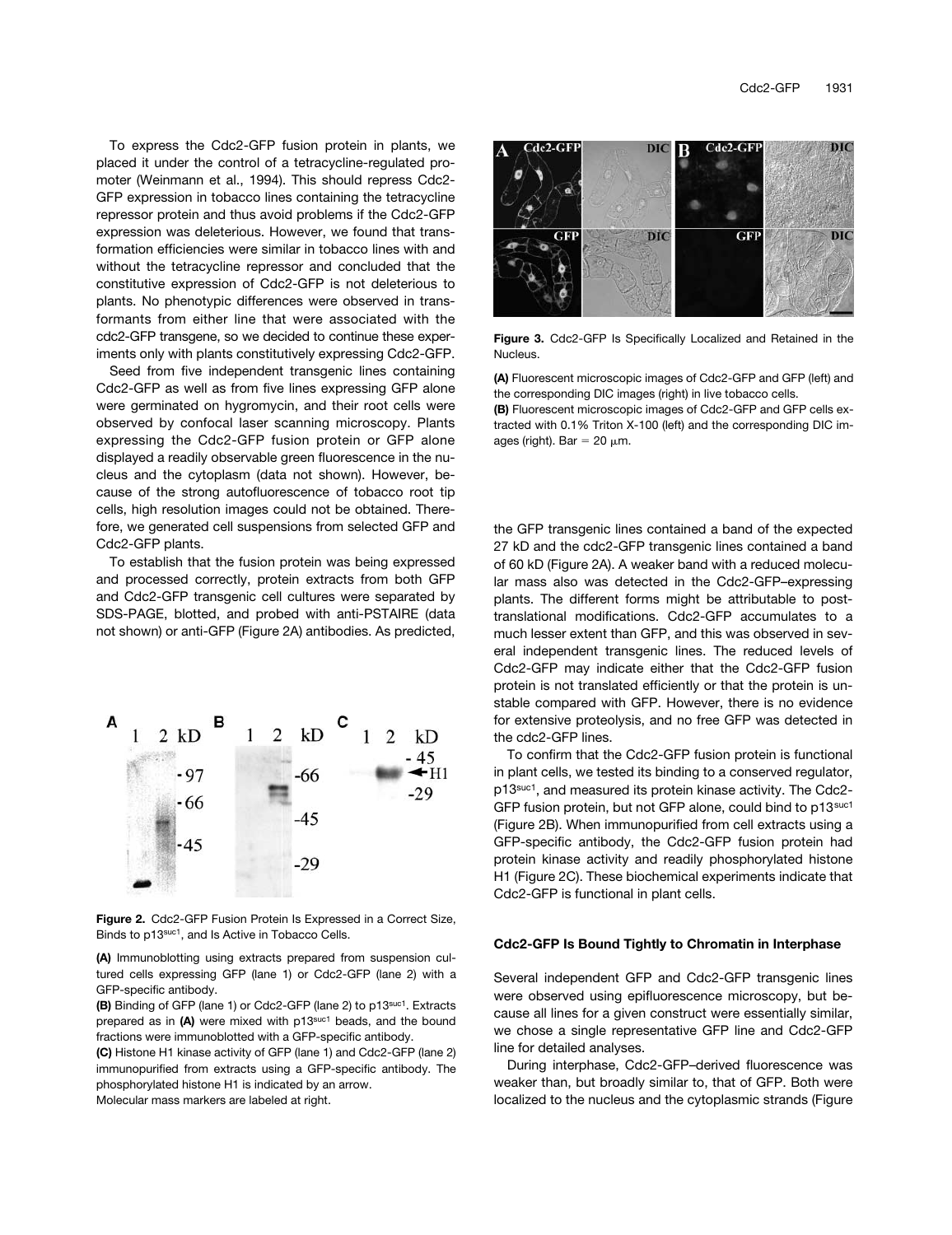3A). The size of the free GFP molecule is somewhat smaller than the reported size exclusion limit of the nuclear pores (Chytilova et al., 2000), and, consistent with this fact, GFP was distributed freely in both the cytoplasm and the nucleus. However, the size of the Cdc2-GFP fusion protein is above the size exclusion limit of the nuclear pores, suggesting that Cdc2-GFP is transported to the nucleus by an active mechanism.

To further characterize the association of Cdc2-GFP with nuclear structures, we extracted both GFP– and Cdc2- GFP–expressing cells with a mild nonionic detergent. Under



**Figure 4.** Cdc2-GFP Is Localized to a PPB-Like Structure.

**(A)** Fluorescent microscopic image of a cell with a band-like structure (left) and the corresponding DIC image showing characteristic features of a cell in late G2-phase, such as the centrally positioned nucleus with condensing chromatin (right). Bar =  $10 \mu m$ .

**(B)** Optical sections of a cell having a PPB-like structure circumnavigating the cell. Three focal planes of 0, 2.4, and 6.4  $\mu$ m are shown from images taken with a confocal laser scanning microscope. Bar 10  $\mu$ m.

**(C)** Time-lapse images showing Cdc2-GFP during preprophase progression for a 10-min interval. The corresponding DIC images are shown underneath. Bar = 10  $\mu$ m.

these conditions, membranes and the nuclear envelope were dissolved and soluble proteins were extracted. As expected, GFP was extracted completely by this treatment. However, most of the Cdc2-GFP fusion protein was retained in the nucleus (Figure 3B). A fuzzy halo around the nucleus within the extracted cell also was evident (Figure 3B), indicating that Cdc2-GFP is tightly bound. We further extracted these cells with increased salt concentrations (up to 0.5 M NaCl) and increased levels of detergent (up to 1% Triton X-100). None of these treatments completely eliminated nucleus-bound Cdc2-GFP (data not shown). We conclude that Cdc2-GFP is bound strongly and retained specifically in the nucleus.

## **Cdc2-GFP Accumulates in an Equatorial Band on the Cell Cortex during Late Preprophase**

Previous reports indicated that CDK-A variably locates to the PPB, but there is some debate regarding the basis of this variation. It was reported that fixation conditions had a dramatic effect on the proportion of PPBs that stained with antibodies against CDK-A (Mineyuki et al., 1996). Using the cell lines described above, we observed a narrow fluorescent band resembling a PPB (Figure 4A). Differential interference contrast (DIC) images of the same cell showed that the nucleus was anchored in the center of the cell by transversally oriented cytoplasmic strands. All of these features are characteristics of cells in late G2-phase of the cell cycle. Confocal imaging revealed that these bands were located close to the plasma membrane and circumnavigated the cell (Figure 4B). In an optical section running across the cell surface, a full line of Cdc2-GFP fluorescence was apparent. In medial sections through the cytoplasm or through the nucleus, the signal resided at the cell surface on opposite sides of the nucleus. Cdc2-GFP also was present in the nuclei at this stage.

Time-lapse images were taken to follow cells with PPBlike Cdc2-GFP structure. The narrow band disintegrated within 10 min, and the green fluorescence became concentrated around the nucleus, presumably close to the nuclear envelope (Figure 4C). However, when time-lapse observations were prolonged, we never found these cells entering into mitosis and they always showed features of apoptosis (irregular shape of the nuclei, spotty pattern of chromatin condensation, etc.). Because the PPB-like Cdc2-GFP signal was a rare event and preprophase cells are not readily recognizable with DIC microscopy, the extended exposure of cells to light damage was unavoidable in these experiments.

To determine if the Cdc2-GFP band was formed during a particular phase of the cell cycle, we synchronized cells by releasing them from an aphidicolin block and monitored the appearance of bands. No bands were found in cells blocked in S-phase by aphidicolin. Bands first appeared  $\sim$ 8 hr after release and reached a peak  $\sim$ 10 to 12 hr after release, just before mitotic entry. However, at the peak, the number of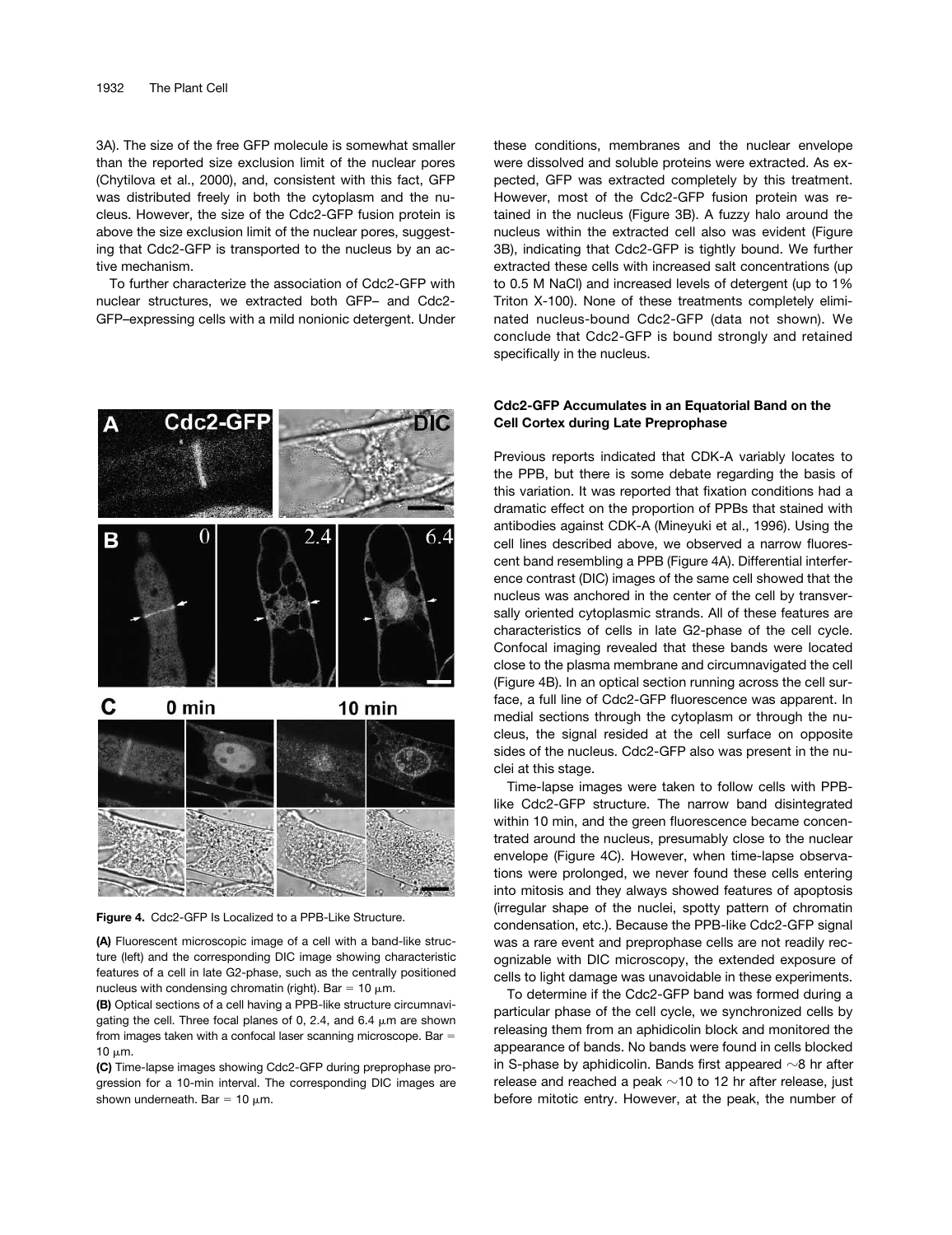the Cdc2-GFP bands was considerably lower ( $\sim$ 1%) compared with the percentage of PPBs determined from immunofluorescence staining for microtubules with anti- $\alpha$ -tubulin antibodies ( $\sim$ 10%). The whole range of microtubular PPB stages was visualized by immunofluorescence: from broad PPBs at the beginning of its formation to narrow bands at the latest stage of their existence, not long before nuclear envelope breakdown (data not shown). The extremely narrow Cdc2-GFP–derived bands, and its low percentage compared with PPBs, further suggest that Cdc2-GFP associates only with a portion of the PPBs, probably only for a brief period during late G2-phase.

The broad spectrum kinase inhibitor K252-a accumulates cells with PPBs when added to synchronized cells in early G2-phase (Katsuta and Shibaoka, 1992). Using this drug, we could increase the number of PPBs in our culture (up to 30%), but Cdc2-GFP bands were completely absent. This may indicate that the Cdc2-GFP band forms just after the K252-a arrest point or that protein kinase activity is required for Cdc2 association with the PPB.



**Figure 5.** Cdc2-GFP Relocates from Chromatin to the Metaphase Spindle.

**(A)** Fluorescent microscopic images of Cdc2-GFP in a prophase cell (Pro) and two metaphase cells (Meta 1 and Meta 2). The corresponding DIC images are shown underneath. Bar =  $10 \mu m$ . **(B)** Time-lapse images showing Cdc2-GFP during metaphase progression for a 17-min interval. Bar = 10  $\mu$ m.

## **Cdc2-GFP Relocates from Chromatin to Microtubules in the Metaphase Spindle**

During prophase, which is indicated by the lack of visible nuclear envelope on the DIC image, Cdc2-GFP fluorescence remained in tight association with condensing chromatin (Figure 5A, Pro). Cdc2-GFP did not associate with any microtubule structures characteristic for this stage, such as the prophase spindle that forms at the two opposite poles around chromatin. The recruitment of Cdc2-GFP to microtubules began only in prometaphase, just before chromosome alignment at the metaphase plate, as judged by the DIC image (Figure 5A, Meta 1). At this stage, the Cdc2-GFP– chromatin association decreased and chromosomes were observed as negatively stained worm-like structures within a diffusely but brightly stained region that corresponded approximately to the spindle. At metaphase, much of the Cdc2-GFP–derived fluorescence took on a fibrillar appearance, probably as a result of association with the metaphase spindle (Figure 5A, Meta 2). In such cells, the chromosomes were aligned fully on the metaphase plate, as shown in the DIC image.

The dynamic recruitment of Cdc2-GFP to the metaphase spindle was demonstrated more clearly using time-lapse imaging. As shown in Figure 5B, the spindle staining was diffuse initially, but within 17 min, Cdc2-GFP accumulated progressively onto microtubule-like structures within the spindle.

The spindle is a very complex structure, with a variety of components besides microtubules. To determine if the bright, microtubule-like Cdc2-GFP fluorescence was in fact microtubule dependent, we treated cells with the microtubule-depolymerizing drug amiprophos methyl. This treatment eliminated spindle-like Cdc2-GFP fluorescence and revealed that the signal was distributed diffusely in the whole cell (Figure 6A).

The accumulation of Cdc2-GFP on metaphase spindles may be related to cell cycle progression directly or indirectly as a result of changes in microtubule dynamics that occur at the metaphase/anaphase transition. To distinguish between these possibilities, we used two drugs that arrest cells in metaphase by different mechanisms. Microtubule turnover is required for chromosome separation, and taxol delays anaphase progression by stabilizing microtubules. MG132 inhibits the metaphase/anaphase transition by inhibiting the proteosome (Genschik et al., 1998). Both treatments resulted in the accumulation of arrested cells containing metaphase-like spindles. However, taxol dramatically intensified the fibrillar nature of Cdc2-GFP, whereas MG132 led to bright, diffuse staining in the spindle region.

Free GFP also accumulates in the region of the spindle, probably because of the increased concentration of all proteins in this region. To prove that Cdc2-GFP associates specifically with the mitotic spindle, we extracted nonfixed mitotic cells with low concentrations of nonionic detergent. Cdc2-GFP, but not GFP, remained associated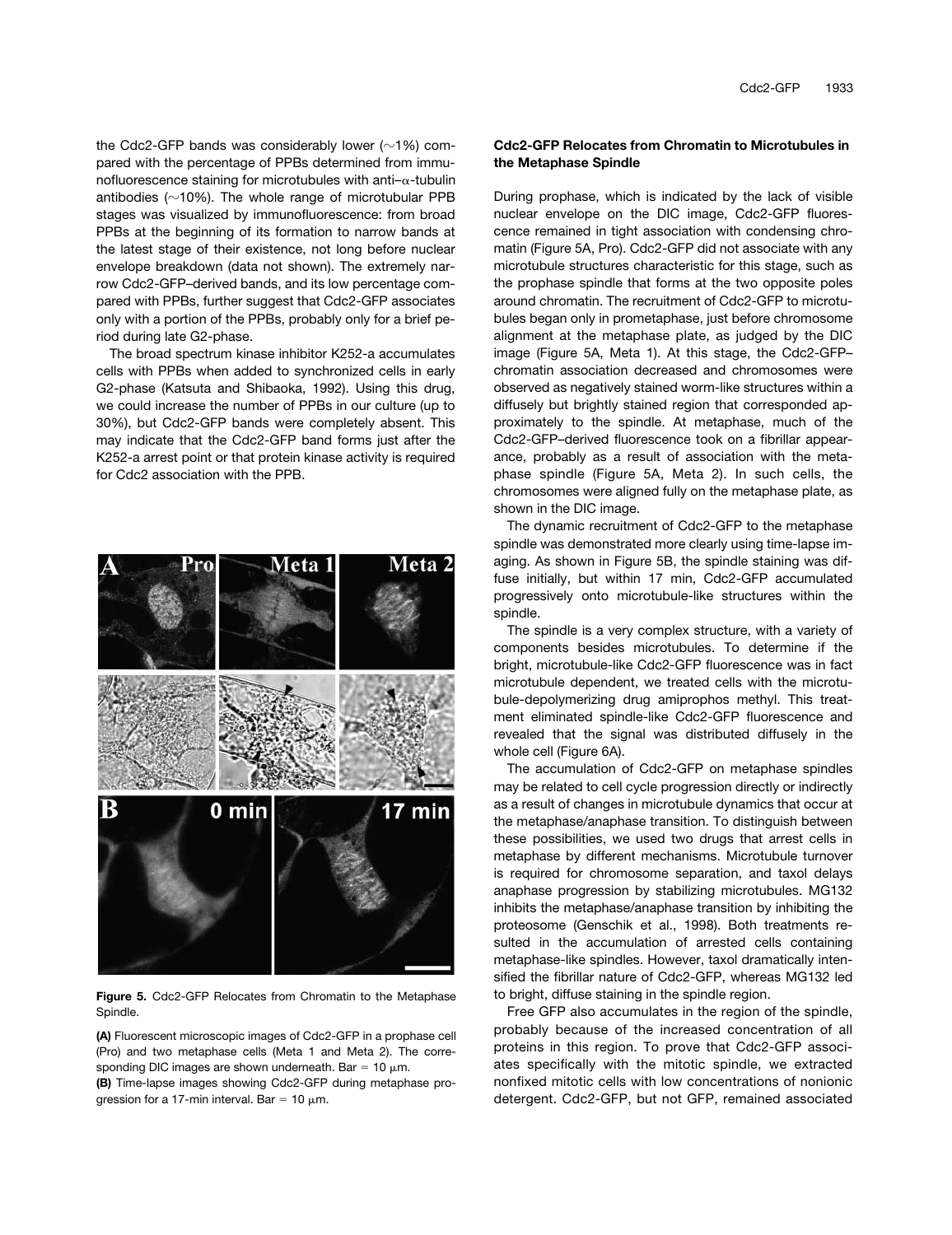

**Figure 6.** Pharmacological Study of Cdc2-GFP Association with the Mitotic Spindle.

**(A)** Cdc2-GFP fluorescence in metaphase cells treated with 10  $\mu$ M of the microtubule-depolymerizing drug amiprophos methyl (APM) with metaphase spindles in both taxol- and MG123-treated cells (Figure 6B, right), which demonstrates a strong and highly specific association with mitotic spindles. The different appearance of the spindle association of Cdc2-GFP in live and detergent-extracted cells might reflect the accumulation of Cdc2-GFP when proteolysis is blocked by MG132, or it might be the result of a high microtubule turnover in these cells.

To determine whether Cdc2 activity is required for its localization to spindles, we treated cells synchronized for mitosis with 100  $\mu$ M roscovitine. This level of roscovitine is known to inhibit CDK-A kinase activity in vivo (Binarova et al., 1998). In roscovitine-treated cells, we never observed fibrillar Cdc2-GFP signals. In metaphase cells (as judged by DIC), only diffuse Cdc2-GFP fluorescence was observed in the spindle region (Figure 6A). Moreover, detergent extraction of roscovitine-treated cells completely removed all GFP signal from the spindle region, indicating that cdc2 kinase activity is required for both the premetaphase and postmetaphase association of CDK-A with the spindle. When roscovitine-treated cells were stained for microtubules, many abnormal spindles were observed, indicating that Cdc2 activity also is required for normal spindle structure. After prolonged treatments with roscovitine, a high proportion of binucleate cells appeared in the cultures. These observations are consistent with our previous conclusion that CDK-A kinase activity is required for normal mitotic progression in *Vicia faba* root tip cells (Binarova et al., 1998).

On the other hand, okadaic acid, which inhibits serinethreonine protein phosphatases (Wolniak and Larsen, 1992), resulted in the accumulation of fibrillar spindle–localized Cdc2-GFP. This accumulation was resistant to detergent extraction (Figure 6B). In most of these okadaic acid–treated cells, abnormally elongated anaphase spindles were apparent, suggesting that phosphorylation regulates not only the recruitment of Cdc2 to spindles but also microtubule turnover and stability.

## **Cdc2-GFP Accumulates at the Midzone of the Anaphase Spindle and Phragmoplast and Reassociates with Chromatin during Cytokinesis**

As chromosomes are aligned on the metaphase plate and become attached to the spindle, anaphase is initiated and

or with 100  $\mu$ M of the CDK inhibitor roscovitine. The corresponding DIC images are shown underneath. Arrowheads indicate the metaphase plates. Bar =  $10 \mu m$ .

**<sup>(</sup>B)** Cdc2-GFP fluorescence in control metaphase cells and cells treated with 50  $\mu$ M taxol, 100  $\mu$ M MG132, and 0.2  $\mu$ M okadaic acid (OA). Living cells are shown at left and cells extracted with 0.1% Triton X-100 are shown at right. Bars = 10  $\mu$ m.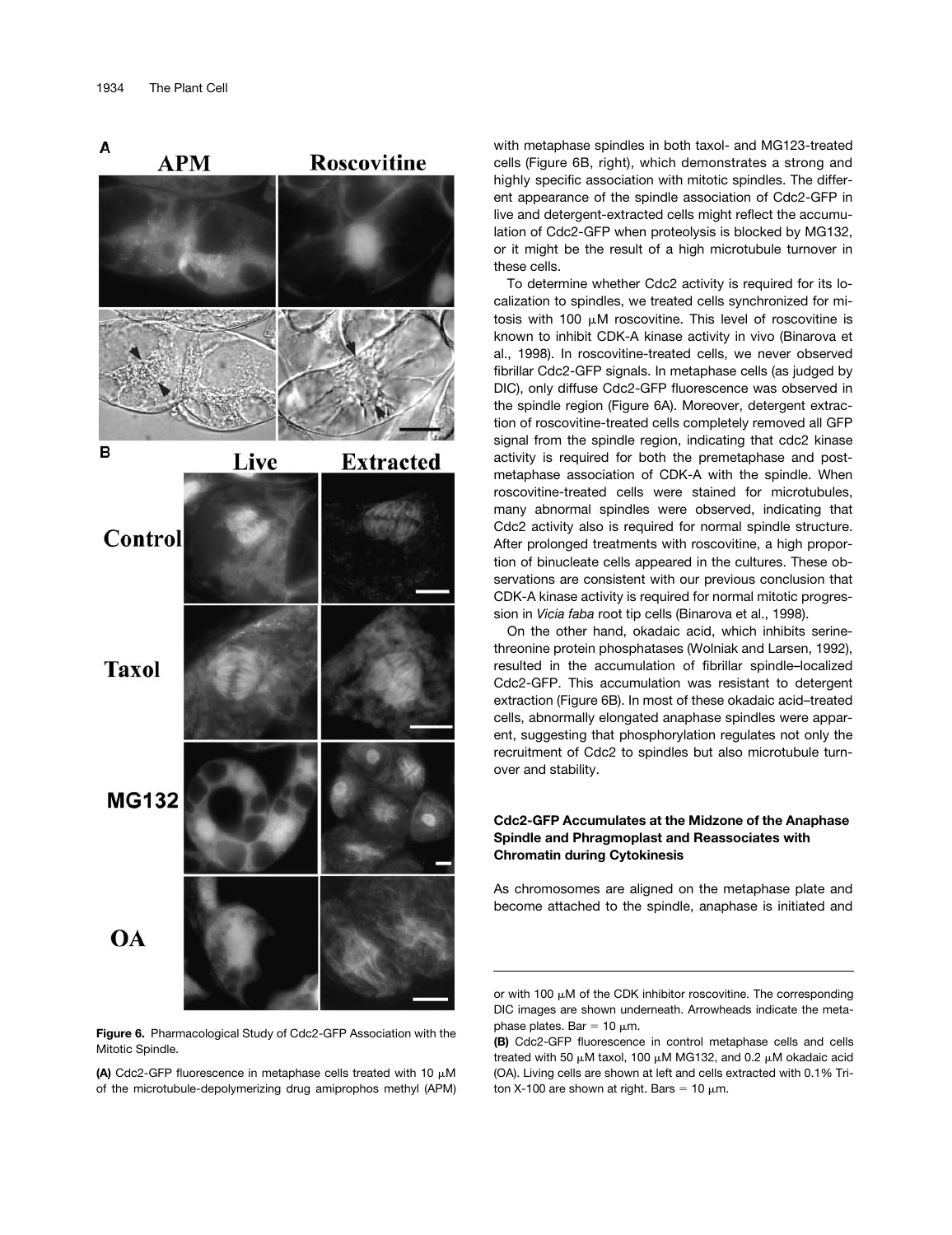

**Figure 7.** Cdc2-GFP Localization during Anaphase and Telophase.

**(A)** Cdc2-GFP fluorescence in anaphase (Ana) and telophase (Telo) cells is shown at top. Arrows indicate the accumulation of Cdc2- GFP signal on the midline of the phragmoplast in a telophase cell. The bottom images show an anaphase cell treated with taxol (left, fluorescent image; right, corresponding DIC image). The accumulation of Cdc2-GFP along the midline of the anaphase spindle was pronounced in taxol-treated cells. Bar = 10  $\mu$ m.

**(B)** Time-lapse images showing Cdc2-GFP relocalization during 30 min intervals in an anaphase cell (top) and a telophase cell (bottom).  $Bar = 10 \mu m$ .

sister chromatids are pulled apart and segregated into daughter cells. These events coincide with the proteolysis of mitotic cyclins in animal cells (Clute and Pines, 1999). Because in animal cells Cdc2 localization to microtubules is mediated by B-type cyclins, it was somewhat surprising to find that Cdc2-GFP remained associated with the spindle throughout anaphase in tobacco cells (Figure 7A, Ana). This association was restricted to the midzone of the anaphase spindle and was missing at the poles, although the pole microtubules were present and could be detected by immunofluorescence staining for tubulin in these cells (data not shown). This indicates that Cdc2-GFP associates only with a subset of microtubules during anaphase. Furthermore, when anaphase cells were treated with taxol to stabilize microtubules, the Cdc2-GFP–derived fluorescence accumulated at the midzone and became focused in a sharp line (Figure 7A, Taxol). Time-lapse studies performed on anaphase cells showed that Cdc2-GFP remained associated with the midzone anaphase spindle as the spindle elongated from anaphase A to anaphase B (Figure 7B, Anaphase).

In late anaphase to telophase, a plant-specific cytokinetic apparatus, the phragmoplast, is built, and Cdc2-GFP–derived fluorescence also decorated this structure (Figure 7A, Telo). Again, this fluorescence did not distribute evenly with phragmoplast microtubules but was more concentrated at the midzone of the phragmoplast. The phragmoplast localization of Cdc2-GFP also was transient; time-lapse images suggested that it lasts  $\sim$ 30 min, after which the signal becomes diffuse (Figure 7B, Telophase). At later stages in telophase, Cdc2-GFP began to reassociate with chromatin as the phragmoplast grew toward the cell periphery (Figure 8A). Time-lapse images showed that this event takes  $\sim$ 25 min (Figure 8B). The appearance of Cdc2-GFP fluorescence on chromatin concurred with the formation of the cell wall and the reappearance of the nuclear envelope, as shown in the DIC image (Figure 8B, bottom).

## **CDK-A as Well as Cdc2-GFP Copurifies with Microtubules**

Our Cdc2-GFP and drug experiments indicated that CDK-A becomes associated progressively with subsets of microtubules during mitosis. To determine whether CDK-A actually binds to microtubules, we performed microtubule spindown experiments. These depend on the use of taxol to polymerize endogenous tubulin from cell extracts. We used *V. faba* meristems for these experiments because they are rich in mitotic cells and because the taxol polymerization method has been optimized in this system. The microtubules and their associated proteins are then pelleted through a sucrose cushion. Proteins specifically cosedimenting with the polymerized microtubules were determined by silver staining and protein gel blotting with anti- $\alpha$ -tubulin and CDK-A-specific antibodies (Bögre et al., 1997). In the absence of taxol, no microtubule polymerization occurred; thus, both the  $\alpha$ -tubulin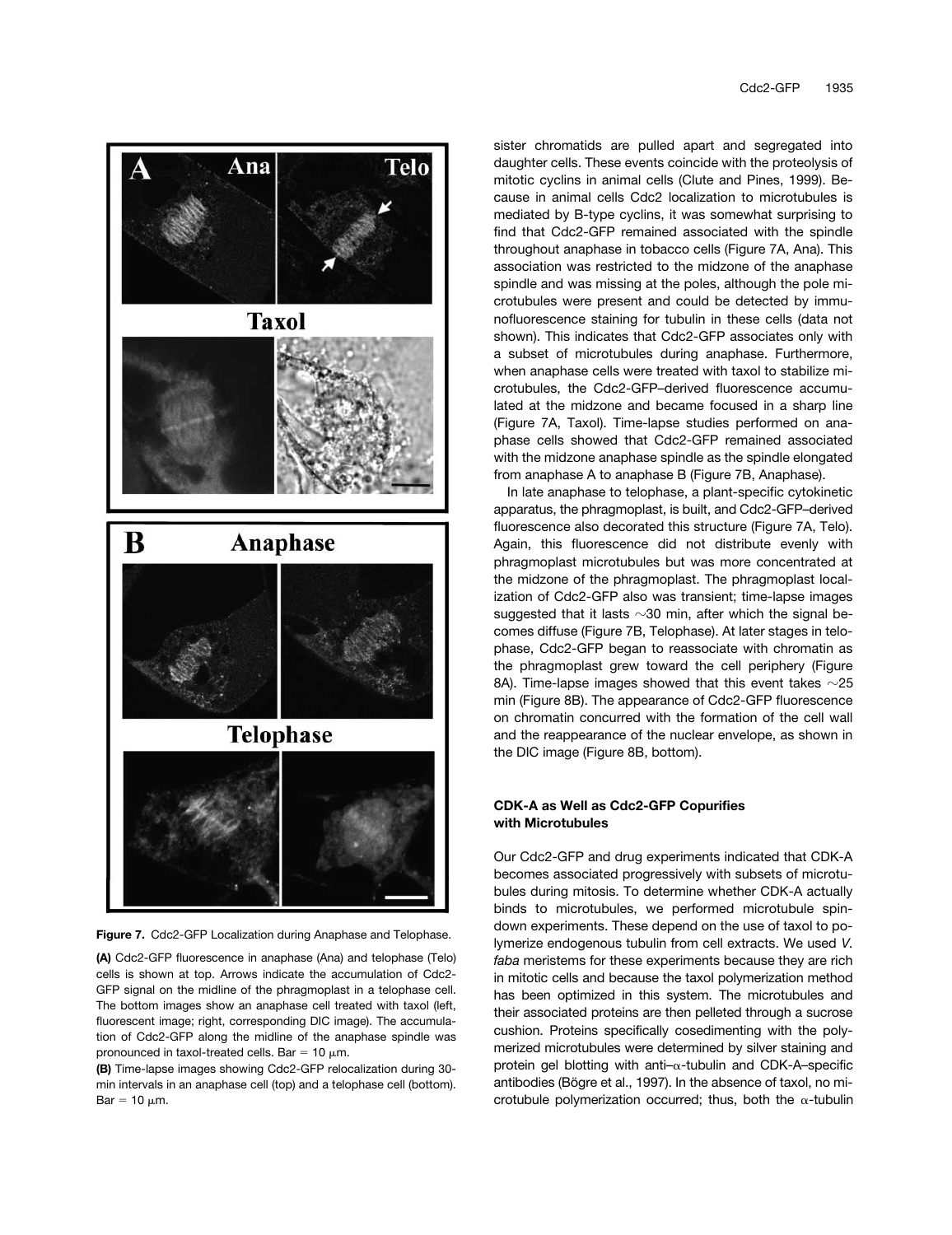

**Figure 8.** Reassociation of Cdc2-GFP with Chromatin in Late Telophase.

**(A)** Cdc2-GFP fluorescence is shown in two late telophase cells. Arrowheads indicate the forming cell wall. Bar = 10  $\mu$ m.

**(B)** Time-lapse fluorescent images of Cdc2-GFP in a late telophase cell during a 25-min interval. The corresponding DIC images are shown underneath. Bar = 10  $\mu$ m.

and the CDK-A remained in the supernatant (Figure 9A). When taxol was added to the extracts to promote the formation of microtubules, a large amount of  $\alpha$ -tubulin was found in the pellet together with an estimated 20 to 30% of the total CDK-A protein. The absence of any contamination from the abundant Ran protein (Moore and Blobel, 1993) in the microtubule pellet confirmed the specificity of the CDK-A– microtubule association (Figure 9A). Silver staining of a gel with these samples further indicated that specific proteins cosedimented with polymerized endogenous tubulin only when taxol was added to the extracts (Figure 9C).

To determine the activity of CDK-A in the microtubule cosedimentation experiments, we purified CDK from the

fractions by its binding to p13suc1 or by immunoprecipitation with anti–CDK-A–specific antibodies and assayed for its kinase activity. As expected, in the control, when no taxol was added to the extracts, all CDK activity remained in the supernatant, but when microtubules were polymerized with taxol within the extracts, a large proportion of activity was detected in the pellet (Figure 9B). This finding shows that the microtubule-bound CDK-A complex is an active kinase.

We also determined whether the Cdc2-GFP fusion protein associated with microtubules in extracts of tobacco cells. Because tobacco cells in culture were more vacuolated and thus resulted in a more diluted extract, less microtubule could be polymerized and sedimented (Figure 9D). Nevertheless, the Cdc2-GFP fusion protein cosedimented specifically with microtubules, as shown by the GFP-specific antibody on protein blots (Figure 9D). Interestingly, the lower Cdc2-GFP band was enriched in the microtubule-bound fraction, which could represent the active form of the protein.

#### **DISCUSSION**

We used GFP fluorescence to follow the location of a functional Cdc2-GFP fusion protein during the cell cycle of tobacco cells, showing that CDK-A is located at the nucleus and cytoplasm during interphase but associates with parts of the PPB, spindle, and phragmoplast during mitosis and cytokinesis. Time-lapse studies revealed that the association between Cdc2-GFP and microtubule-containing structures varied depending on the stage of mitosis and seemed to be related to the stage of mitosis, microtubule dynamics, and its own kinase activity. Finally, we demonstrated by in vitro microtubule cosedimentation assay that a significant fraction of the cdc2 protein can associate physically with microtubules, including active kinase complexes. Together, these data support the idea that Cdc2 protein kinase associates specifically with microtubules and plays an important role in microtubule organization during plant mitosis.

## **Functionality of the Cdc2-GFP Fusion Protein**

The use of GFP fusion proteins to provide an accurate representation of any given protein depends on some assumptions regarding the ability of that fusion protein to substitute for the endogenous protein. Because we cannot easily undertake gene replacement experiments in plants, these assumptions must be tested in other, indirect ways. The PSTAIRE-containing CDKs from several plant species were shown to complement temperature-sensitive cdc2 alleles in *Schizosaccharomyces pombe* and CDC28 alleles in *Saccharomyces cerevisiae* (Colasanti et al., 1991; Hirt et al.,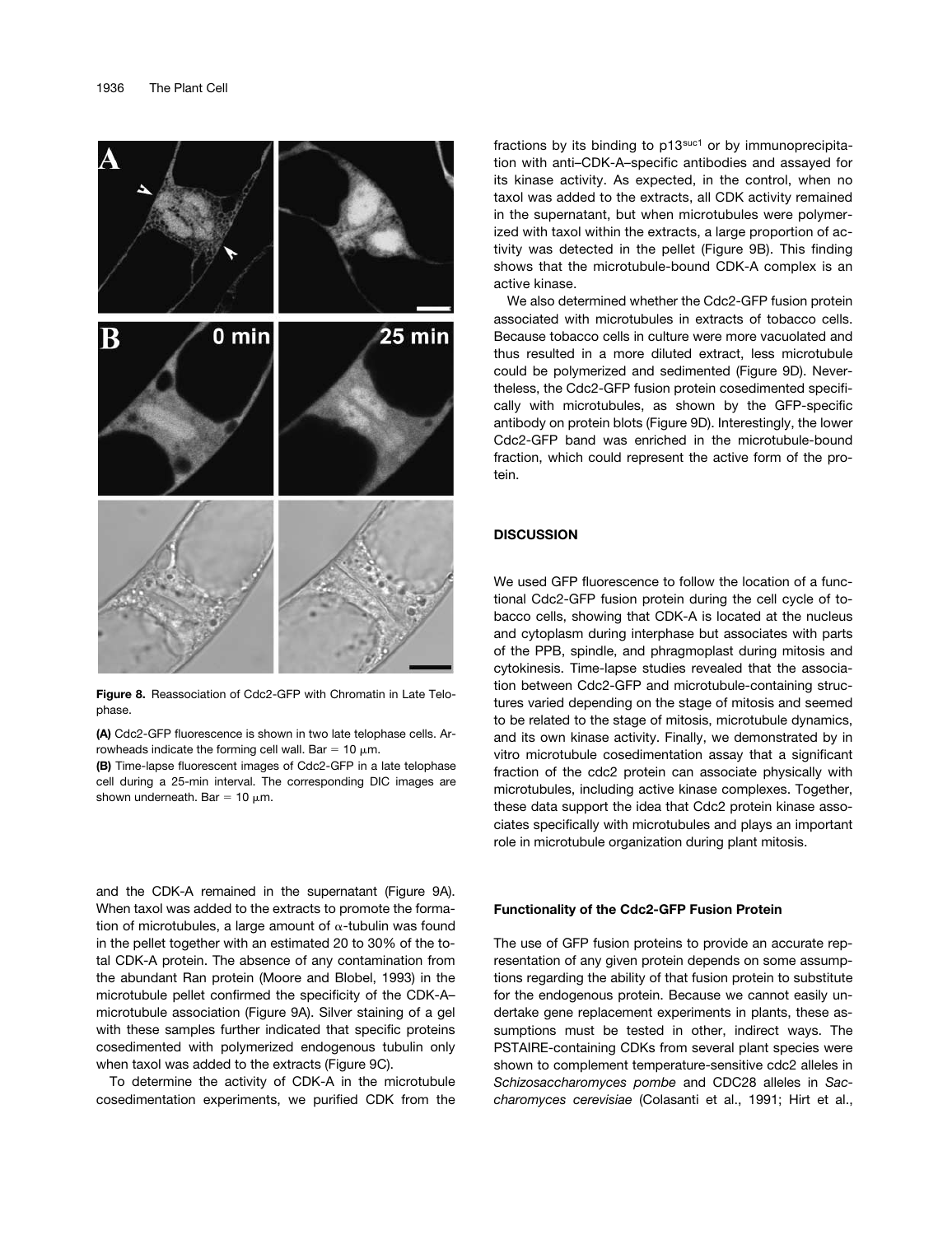

**Figure 9.** CDK and Cdc2-GFP Are Associated with Polymerized Microtubules in Microtubule Spin-Down Experiments.

**(A)** Protein gel blot analysis of protein extracts from *V. faba* root tips probed with anti-tubulin, anti-Cdc2, and anti-Ran antibodies. Lane 1, total cell extract; lanes 2 and 3, the pellet and supernatant, respectively, of total extract after high speed centrifugation in the absence of taxol; lanes 4 and 5, as in lanes 2 and 3 but with taxol.

**(B)** Histone H1 kinase activities in the same samples as in **(A)**. CDK was purified from these samples by immunoprecipitation with an anti-Cdc2 antibody or by binding to p13suc1 and loaded in the same order as in **(A)**. Histone H1 was used as a substrate.

**(C)** Silver-stained SDS-polyacrylamide gel of samples as described in **(A)**. Molecular mass markers from top to bottom are 212, 116, 97.4, 66.2, 57.5, and 40 kD. The position of tubulin is marked with an arrowhead.

**(D)** Cdc2-GFP from tobacco cells is precipitated in a taxol-dependent manner. Samples were prepared and loaded in a similar manner as in **(A)** from suspension-cultured tobacco cells expressing Cdc2-GFP. Results of immunoblot analysis with anti-tubulin and anti–Cdc2-GFP antibodies are shown.

1991, 1993; Fobert et al., 1996). We show that the alfalfa MedsaCDK-A;2–GFP fusion protein and the wild-type *MedsaCDK-A;2* gene can complement yeast CDC28 temperature-sensitive alleles equally well, suggesting that the addition of GFP to MedsaCDK-A;2 does not impair its function in yeast. Furthermore, when expressed in yeast or tobacco, neither MedsaCDK-A;2 nor its GFP fusion protein had any deleterious effects. Mutant forms of Cdc2 can interfere with cell division in both yeast and plants (Hemerly et al., 1995). Notably, the alfalfa Cdc2-GFP fusion protein locates correctly to the same subcellular locations, the nucleus and spindle, as the endogenous yeast CDC28 protein (Alfa et al., 1990). Finally, the Cdc2-GFP fusion protein is very similar biochemically to the endogenous plant protein

in that it binds to the yeast Cdc2 interactor, suc1, and is an active histone H1 kinase. Together, these data demonstrate that Cdc2-GFP is fully functional and likely is a good reporter for the endogenous Cdc2.

#### **Cdc2 Localization during Interphase**

Our data show that Cdc2-GFP accumulates at several subcellular locations, including the nucleus, the PPB, the spindle, and the phragmoplast. This confirms and clarifies the observations made using CDK-A antibodies on fixed cells (Colasanti et al., 1993; Bögre et al., 1997; Mews et al., 1997; Stals et al., 1997). Given the problems intrinsic to immunolocalization in plants, the complexity of cdc2 staining patterns has led to considerable debate regarding the true localization. We have been able to follow living cells during key transitions in the cell cycle, revealing the dynamic association between cdc2 and subsets of microtubules.

During interphase, the pattern of Cdc2-GFP localization is superficially similar to that of GFP. GFP is believed to enter the nucleus by passive diffusion, because its size is just at the discrimination limit of the nuclear pore. However, the Cdc2-GFP fusion protein is 60 kD and should be excluded effectively from the nucleus, suggesting active nuclear uptake. We also have presented evidence that Cdc2-GFP is retained tightly within the nucleus, probably by its association with chromatin, because detergent and salt extraction failed to release the nuclear Cdc2-GFP. Similar treatments completely released GFP from the nucleus. Strong Cdc2 binding to chromatin has been reported in animal cells (Bailly et al., 1989). In alfalfa interphase cells, we have shown that the nucleus-localized CDK-A (but not the cytoplasm-localized CDK-A) is an active kinase (Bögre et al., 1997). Sequestration of CDK-A to the cytoplasm therefore may prevent its activation, as is the case in checkpointarrested yeast and mammalian cells (Kumagai and Dunphy, 1999). The distribution of Cdc2-GFP responds to sucrose or phosphate starvation by becoming more cytoplasmic (M. Weingartner, unpublished results), further indicating that CDK-A localization is regulated actively.

The association of a minor part of the Cdc2-GFP pool with interphase microtubules cannot be excluded, but it appears to be under the detection limit of GFP-derived fluorescence and might be masked by the abundant cytoplasmic pool of Cdc2-GFP. However, when the cytoplasmic pool was extracted with detergent, we observed a fluorescent halo around the nucleus, and we have preliminary data that Cdc2 copurifies with microtubules polymerized from extracts of G1-arrested cells, although in much smaller quantities than from mitotic extracts (P. Binarova, unpublished data). In nondividing brain cells, CDK-related kinases, their regulators, and phosphatases are transported dynamically and assembled into multimeric complexes with cytoskeleton proteins at specific locations; thus, they regulate cell shape (Veeranna et al., 2000). Similar spatial and temporal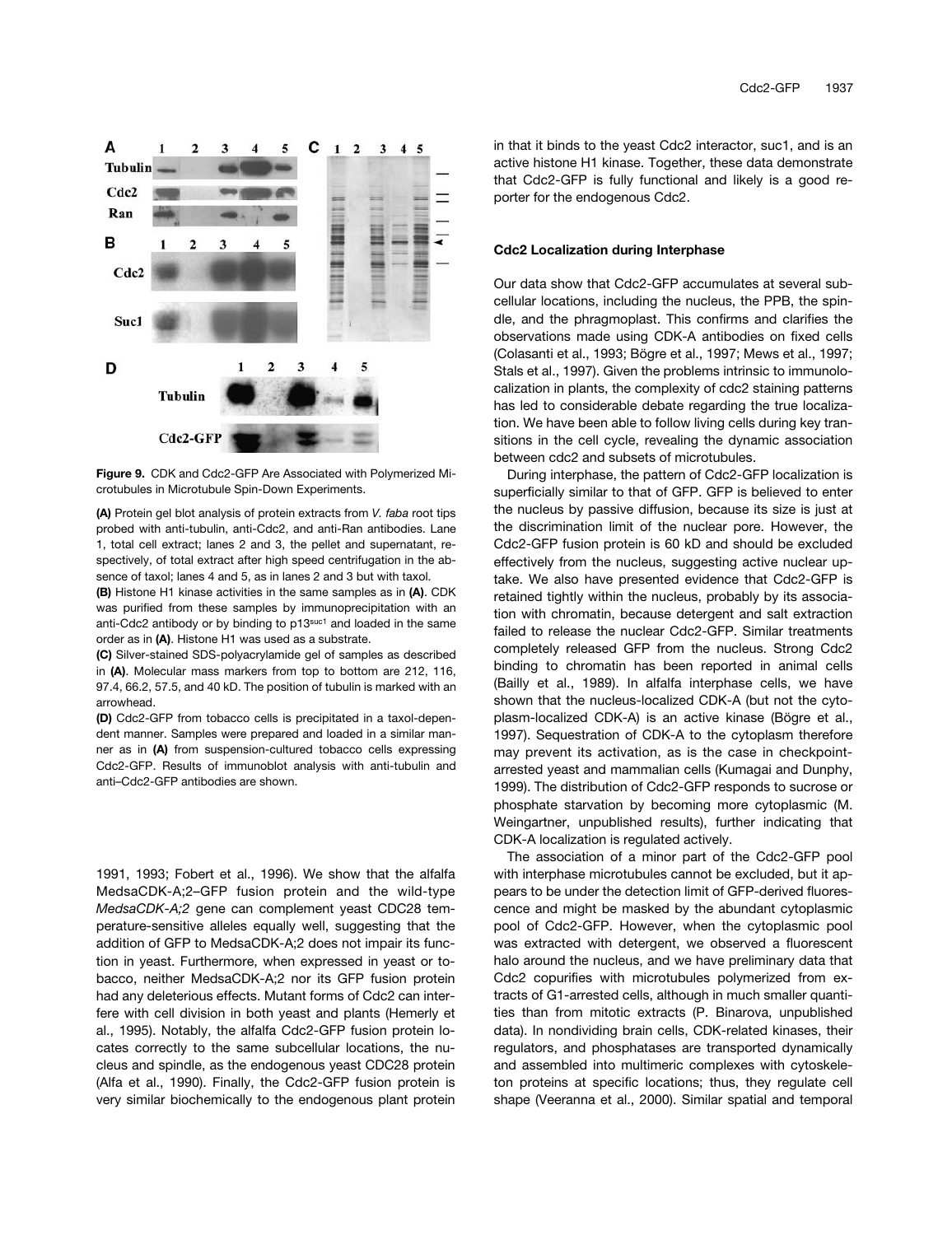control of cytoplasm- and membrane-associated microtubule nucleation and organization might operate in large acentrosomal plant cells in which various microtubular arrays change their positions during cell cycle progression.

#### **Preprophase Band**

The PPB, which is formed at the cell surface just before mitosis, predicts the plane of cell division but disassembles just before mitosis (Mineyuki, 1999). Recruitment of CDK-A to the PPB seems to be a transient event just before the disassembly of the PPB. Cdc2-GFP, like CDK-A, is found with only a small proportion of PPB (Colasanti et al., 1993; Mews et al., 1997). We determined when Cdc2-GFP localized to the PPB by cell cycle synchronization and arrest with the protein kinase inhibitor K252-a. K252-a arrests cells in G2-phase and accumulates cells with PPBs (Katsuta and Shibaoka, 1992). However, we never observed Cdc2-GFP associating with PPB in K252-a–arrested cells, indicating that the CDK-A association depends on the phosphorylation of some component in the PPB or that the association occurs after the arrest point of K252-a. The extremely narrow configuration of the Cdc2-GFP band and its disappearance within a short time interval also suggest that Cdc2-GFP is associated with a late PPB structure. Correspondingly, one of the maize mitotic cyclins, Zeama;CycB1;2, associates transiently with the late PPB, whereas Zeama;CycA1;1 is localized to the PPB over a longer period (Mews et al., 1997). Microinjection of active CDK-A kinase to plant cells before division selectively accelerated the disassembly of the PPB but not of other microtubule structures (Hush et al., 1996), whereas the inhibition of CDKs by the drug roscovitine delayed this process (Binarova et al., 1998). Together, these data suggest that CDK-A directly induces the disassembly of PPB in preprophase.

#### **Cdc2 Association with the Spindle**

Cdc2-GFP did not accumulate on the prophase spindle but remained associated with condensing chromosomes. At this stage of the cell cycle, Cdc2 is involved in many important cellular processes, including nuclear envelope breakdown and chromatin condensation. The microinjection of active Cdc2 induces premature condensation of chromatin (Hush et al., 1996), whereas roscovitine inhibition of CDK activity delays it and prevents nuclear envelope breakdown (Binarova et al., 1998). As cells approach metaphase, Cdc2- GFP leaves the chromatin and is recruited progressively to the spindle, which seems to peak at metaphase. The interaction between CDK-A and plant spindle microtubules appeared to be strong, because it was resistant to detergent extraction and could be cosedimented with taxol-stabilized microtubules from cell extracts. This unusually stable interaction between cdc2 and microtubules might relate to

plant-specific spindle formation without the spatial cue of centrosomes, where the bipolar spindle configuration from poles to kinetochores requires the selective stabilization and movement of microtubules.

#### **Cytokinesis**

The CDK complex is inactivated at the metaphase/anaphase transition by the degradation of the cyclin component by the mitosis-specific protein degradation machinery, the anaphase-promoting complex (Genschik et al., 1998). The degradation of cyclins containing the mitotic destruction box was confirmed using Cyclin B1–GFP, Cyclin B2–GFP, and Cyclin A2–GFP fusion proteins (M. Weingartner, unpublished results). However, a curious feature of some plant cyclins, such as Zeama;CycB1;1, Zeama;CycB2;1, and Zeama;CycA1;1, is their prolonged presence through anaphase and telophase in association with mitotic cytoskeleton structures, as revealed by immunolocalization studies (Mews et al., 1997). The cyclin degradation machinery is thought to associate with chromatin, and chromatin-bound cyclin is located appropriately for degradation (Clute and Pines, 1999). Thus, the recruitment of the CDK-A–cyclin complex to spindle and phragmoplast microtubules might protect a pool of cyclins from degradation by sequestering them away from the chromatin-located proteolysis machinery. Alternatively, CDK-A might associate with cyclins in anaphase and telophase, which do not contain a mitotic destruction box, and thus might not be targeted by the mitotic proteolysis machinery. Interestingly, it has been shown that the CycD2;1 and CycD3;1 transcripts accumulate during mitosis (Sorrell et al., 1999).

An important role for CDK-A in regulating cytoskeleton structures is prompted by its specific locations in anaphase and telophase. Cdc2-GFP is present at the midzone of the anaphase spindle, where new populations of microtubules assemble, but it is missing at the poles on the shortening kinetochore microtubules. Later, it accumulates at the midplane of cell division at the end of anaphase and along the midline of forming phragmoplast microtubules. Even though cytokinesis appears mechanistically different in plants and animals, recent studies indicate that the midplane of cell division might play a conserved role for signaling division sites during cytokinesis in plant, fungal, and animal cells, and a number of regulatory proteins accumulate at the spindle midzone during cytokinesis (Hales et al., 1999; Robinson and Spudich, 2000). In plant cells, two related mitogen-activated protein kinases (MAPKs), MMK3 from alfalfa and NTF6 from tobacco, were found transiently at the midplane of cell division by immunofluorescence (Calderini et al., 1998; Bögre et al., 1999). A potential upstream regulator of these MAPKs is NPK1, which also localizes to the midplane (Nishihama et al., 2001). NPK1 has a potential Cdc2 phosphorylation site and therefore is a putative Cdc2 kinase substrate. Another regulator of NPK1 is a mitosis-specific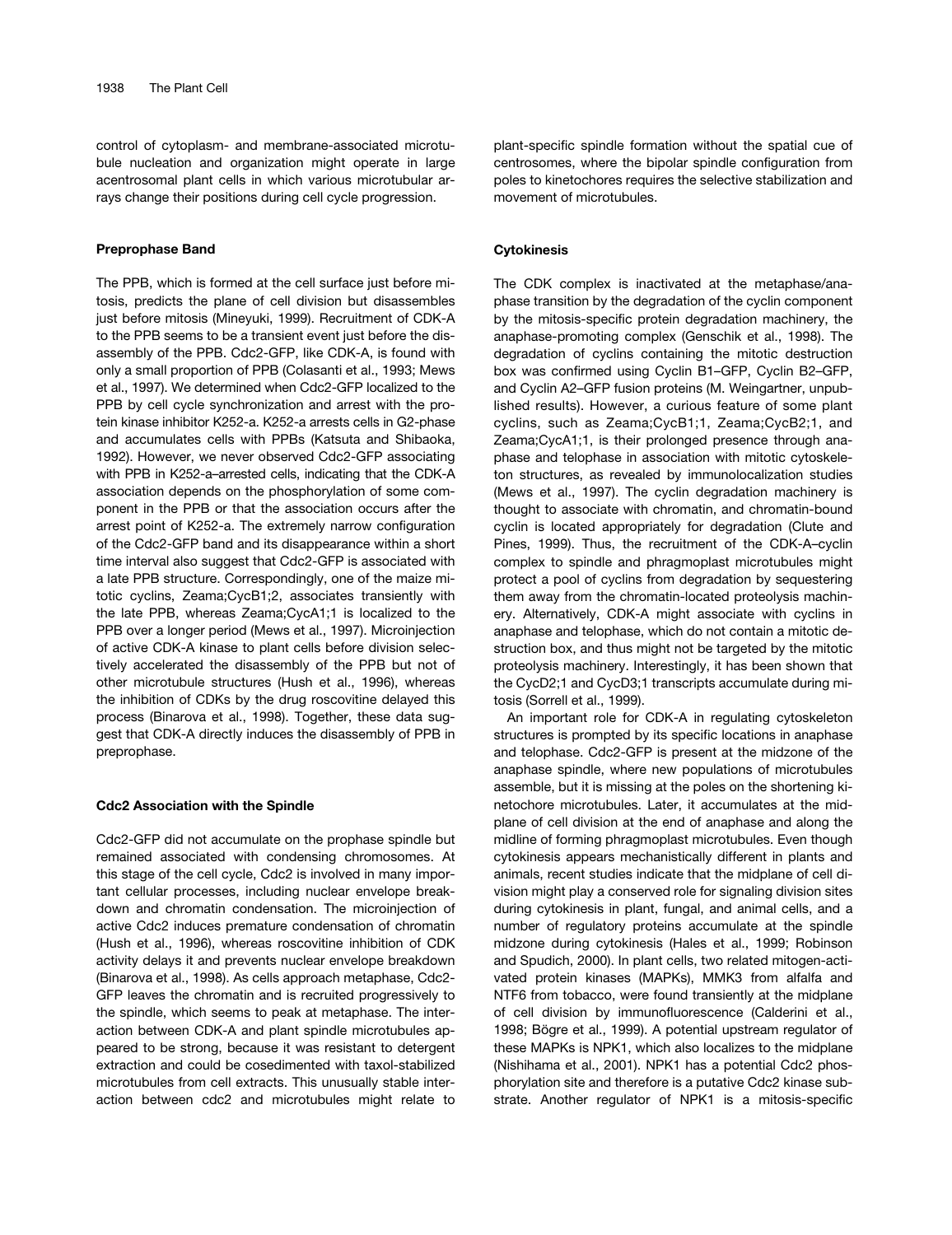kinesin (Ito et al., 1998; Nishihama et al., 2001). The role and targets of this cytokinesis signaling pathway are not well understood, but it might regulate MAPs, such as MAP65 (Smertenko et al., 2000), or molecular motors, such as TPRK125 (Asada et al., 1997; Barroso et al., 2000) and AtPAKRP1 (Lee and Liu, 2000), which are located similarly at the midplane of cell division.

## **Modulation of Microtubule Dynamics and Movements by CDKs**

Microtubules are intrinsically unstable structures because of a continuous flux of tubulin between "free" tubulin dimers and polymerized microtubules, and it is this dynamic instability that makes the microtubule cytoskeleton such an adaptable feature of cellular organization. There are growing numbers of microtubule-interacting proteins known in animal cells that modulate microtubule polymerization and dynamics and that are modified by cell cycle–dependent phosphorylation (Desai and Mitchison, 1997). Cyclin B1–CDK, when added to *Xenopus laevis* egg extracts, induced the dramatic shortening of microtubules, which was correlated with a severalfold increase in catastrophe frequency (Verde et al., 1992). Similarly, interphase but not mitotic plant extracts promoted the polymerization of long microtubules (Stoppin et al., 1996). In animal cells, the phosphorylation of MAP4 by Cdc2 results in its reduced affinity for microtubules during mitosis, which leads to greater microtubule instability (Ookata et al., 1997). Correspondingly, the elimination of cdc2 phosphorylation sites on MAP4 maintains its affinity for microtubules during mitosis and leads to defects in anaphase A chromosome movement (Shiina and Tsukita, 1999), similar to when plant Cdc2 kinase is inhibited with roscovitine (Binarova et al., 1998). XMAP215 is another MAP isolated from *X. laevis* eggs containing two conserved CDK1 phosphorylation sites. Its human homolog, pTOG, has been found to interact with Cyclin B1, thus targeting the Cdc2 kinase to microtubules during mitosis (Charrasse et al., 2000). However, unlike other MAPs isolated thus far, mitotic phosphorylation of XMAP215 by CDK1 does not reduce its microtubule binding but strongly decreases its activity to promote microtubule elongation (Vasquez et al., 1999). The stable interaction of Cdc2 with the spindle in our experiments could be attributable to a MAP with similar characteristics.

Plant microtubules are at least as dynamic as those in animals, are regulated similarly by MAPs, and are determined by their composition (plants contain multiple copies of functional  $\alpha$ - and  $\beta$ -tubulin genes) and by various post-translational modifications (Lloyd and Hussey, 2001). Structural MAPs are just being molecularly identified in plants, and it is apparent that plant MAPs are highly specialized to selectively bind and regulate subsets of microtubules at specific locations. For example, NtMAP65-1 is bound selectively to a subset of interphase and certain mitotic microtubules (Smertenko et al., 2000). The apparent similarity in Cdc2 and

NtMAP65-1 localizations (e.g., at the PPB, at the midzone of the anaphase spindle, and at the midline of the phragmoplast) might suggest a functional relationship.

Microtubule-associated motor proteins are essential in spindle assembly and function and localize to the kinetochores, the spindle poles, and the spindle midzone in animal and fungal cells. The minus end–directed motor, dynein, which is important for chromatin-mediated spindle assembly, was shown to be phosphorylated in mitosis by the Cdc2 kinase (Dell et al., 2000). HsEg5 from human cells and XLP2 from *X. laevis* are plus end–directed kinesin-related proteins (KRPs), which are required for centrosome separation, spindle assembly, and maintenance and which are controlled by cdc2/p34 phosphorylation (Blangy et al., 1995). Phosphorylation of HsEg5 increases during mitosis and promotes its spindle association. Depleting Eg5 results in monopolar spindles very similar to those found in roscovitine-treated plant cells (Binarova et al., 1998).

Three genes that encode KRPs have been identified in various plant species, and one of them, TKRP125, contains a conserved cdc2 phosphorylation site and belongs to the same bimC subfamily of KRPs, like Eg5 (Asada et al., 1997; Barroso et al., 2000). This plus end–directed motor protein localizes to the mitotic spindle at increasing levels toward the equatorial plane, to the interzone of the anaphase spindle, and to the phragmoplast. One of the suggested functions of TKRP125 is the sliding of interzone microtubules, resulting in the elongation of the anaphase spindle. Recording time-lapse images, we observed a similarly stable colocalization of Cdc2-GFP with interzone microtubules during the elongation of the anaphase spindle. Moreover, the stabilization of microtubules by taxol led to the focusing of Cdc2- GFP fluorescence to the midline, suggesting movement toward the plus end of the microtubules. Therefore, TKRP125 might be another potential binding partner and substrate that targets the Cdc2 kinase to spindle microtubules.

The localization of Cdc2-GFP in living cells, its physical interaction with microtubules, and the phenotypes of cells when Cdc2 is inhibited by roscovitine provide insights into the role of Cdc2 during mitosis. Our detailed pharmacological studies suggest that Cdc2 might regulate microtubule stability and movement. The Cdc2-GFP fusion protein and the assays we developed, together with the molecular probes becoming available, will allow further testing of Cdc2 functions in the regulation of MAPs and motor proteins.

### **METHODS**

#### **Plasmid Construction and Transformation Techniques**

The S65T mutant of the plant codon–optimized synthetic Green Fluorescent Protein (GFP; Chiu et al., 1996) with a unique NcoI site at the initiation codon was obtained from Toni Schäffer (Ludwig-Maximilians-Universität, Munich, Germany). The GFP coding region was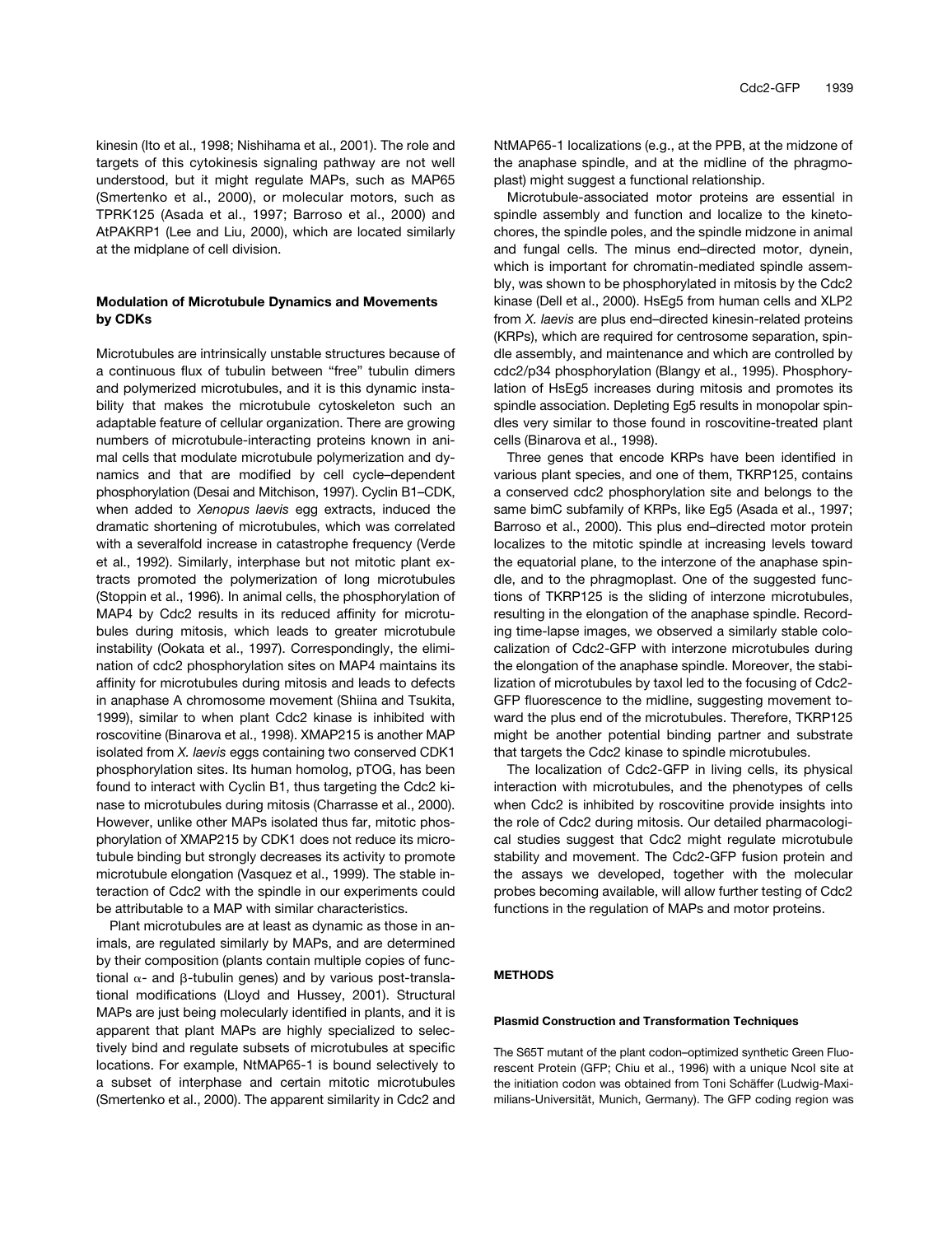recloned as an EcoRI–XhoI fragment into the yeast shuttle vector pYES2 (Stratagene, La Jolla, CA) and as a KpnI–SalI fragment into the tetracycline-inducible binary plant expression vector pBinHygTx (Weinmann et al., 1994).

A chimeric Cdc2-GFP fusion was constructed by cloning the *GFP* gene as an NcoI–XhoI fragment into plasmid pBS-cdc2 carrying the *Medsa;CDK-A;2* coding region with an inserted unique Ncol site at the 3' terminus. The *cdc2-GFP* fusion gene was subcloned as a BstXI–XhoI fragment into the pYES2 yeast shuttle vector (pYES2 cdc2-GFP) and as a KpnI–SalI fragment into the tetracycline-inducible binary plant expression vector (pBinHygTx-cdc2-GFP). Yeast transformation and complementation assays were performed as described previously (Hirt et al., 1993). Transgenic plants were obtained by *Agrobacterium tumefaciens*–mediated leaf disc transformation with the tobacco (*Nicotiana tabacum*) lines Petit Havana SR1 and Samsung Tb-Tet (Weinmann et al., 1994). Five independent transformants for each construct were propagated, and seed were obtained. The hygromycin-resistant progeny were used in the experiments.

#### **Cell Culture and Synchronization**

Suspension cultures were initiated by placing stem segments of transgenic Cdc2-GFP and GFP lines of T2 generation in 1 mg·L<sup>-2</sup> 2,4-D containing Murashige and Skoog (1962) solid medium, and the resulting calli were transferred after 1 month into liquid Linsmaier and Skoog–modified medium (Sano et al., 1999) supplemented with 40  $\mu$ g·mL<sup>-2</sup> hygromycin B.

Synchronization started with a 1:5 dilution of 7-day-old culture. After 8 hr, 10  $\mu$ g·L<sup>-2</sup> aphidicoline was added to the medium. The aphidicoline was removed after 16 hr by five changes of medium in 1 hr. Drugs were added 7 hr after aphidicoline removal in G2-phase or at 10 hr in mitosis. The following drug concentrations were used in these experiments: 10  $\mu$ M amiprophos methyl, 50  $\mu$ M taxol, 100  $\mu$ M roscovitine (a gift from M. Strnad, Olomouc, Czech Republic),  $0.2 \mu M$ okadaic acid, 2  $\mu$ M K252a, and 100  $\mu$ M MG132. Samples were collected at various intervals and used immediately for observation. To follow cell cycle progression, flow cytometric analysis was performed as described (Bögre et al., 1997) using a PAS2 flow cytometer (Partec, Münster, Germany).

#### **Microscopy Techniques for GFP Detection**

A drop of cell suspension was transferred on a slide, carefully covered with a cover slip, and observed with an upright fluorescence microscope (Axioplan 2; Zeiss, Jena, Germany) equipped with a GFP filter (HQ480/20X, HQ510/20M; AF Analysentechnik, Jena, Germany). Images were taken using a cooled charge-coupled device black-andwhite digital camera (SPOT-2; Diagnostic Instruments, Burroughs, MI) and Metaview imaging software (Diagnostic Instruments).

Confocal images were taken using a Leica (Wetzlar, Germany) TNT laser scanning confocal microscope with argon laser illumination at 488 nm and through a fluorescein isothiocyanate filter set. For transmission light images, differential interference contrast optics were used with both the Zeiss and Leica microscopes. To reduce photobleaching, the excitation light was turned on only during image capture. Images were contrast enhanced using image-processing software (Photoshop; Adobe Systems, Mountain View, CA).

#### **Detergent Extraction of Cells**

Cells were extracted in detergent essentially as described previously for the preparation of cytoskeletons (Chan et al., 1996). Cells were incubated in the enzyme solution (1% [w/v] cellulase R10, 0.2% [w/v] mazerozyme R10 [Yakult, Tokyo, Japan], and 0.45 M sorbitol) in PME (0.1 M 1,4-piperazinediethanesulfonic acid, 1 mM  $MgSO<sub>4</sub>$ , and 1 mM EGTA, pH 6.9) for 15 min. Cells with partially digested cell walls were washed twice in PME with 0.45 M sorbitol and then incubated in extraction buffer (10% [w/v] DMSO, 0.05% [w/v] Nonidet P-40, and 0.45 M sorbitol in PME) for 15 min. The resulting detergent-extracted cells were washed twice in wash 2 (10% DMSO in PME) and observed directly with the fluorescence microscope.

#### Protein Blotting, Immunoprecipitation, p13Suc1 Binding, and **Histone H1 Kinase Assay**

The samples were homogenized in 3 volumes of homogenization buffer containing 25 mM Tris-HCl, pH 7.5, 15 mM MgCl<sub>2</sub>, 15 mM EGTA, 75 mM NaCl, 1 mM DTT, 0.1% (w/v) Tween 20, 15 mM 4-nitrophenylphosphatebis, 15 mM  $\beta$ -glycerophosphate, 0.5 mM Na<sub>3</sub>VO<sub>3</sub>, 1 mM NaF, 0.5 mM phenylmethylsulfonyl fluoride, and 5  $\mu$ g/mL leupeptin and aprotinin. After centrifugation at 100,000*g*, the supernatant was collected and the protein concentration was measured with the Bradford reagent and adjusted to 2 mg $\cdot$ mL $^{-2}$ . SDS sample buffer was added, and the samples were heated for 2 min and stored at  $-20^{\circ}$ C. After electrophoresis, the gels were electroblotted onto polyvinylidene difluoride (Millipore, Bedford, MA) membranes in 50 mM Tris base and 50 mM boric acid buffer, pH 8.3, in a liquid electroblotting system (Hoefer, San Francisco, CA) overnight at 30 V with cooling. For immunodetection, an anti-GFP rabbit serum (Molecular Probes, Eugene, OR) was applied in blocking buffer at a dilution of 1:1000 and alkaline phosphatase–conjugated goat anti–rabbit IgG (Sigma) was used as a second antibody in a dilution of 1:5000. The reaction was visualized with nitroblue tetrazolium/5-bromo-4-chloro-3-indolyl phosphate substrates (CDP-Star; Amersham).

Cyclin-dependent kinase (CDK) activities were measured in the samples after immunoprecipitation with the anti-Cdc2 antibody or the anti-GFP antibody or after binding to p13suc1 as described previously (Bögre et al., 1997). For GFP immunoprecipitation, 15  $\mu$ L of mouse anti-GFP hybridoma supernatant (a gift from Jan Elliott, Australian National University, Canberra) and 25  $\mu$ L of anti-mouse Ig agarose beads (Sigma) were added to the cell extracts and the tubes were rotated for 3 to 4 hr. Washing conditions were the same as for Cdc2 (Bögre et al., 1997).

#### **Microtubule Cosedimentation Assay**

Extracts of *Vicia faba* root meristem or tobacco-cultured cells were homogenized in Hepes buffer containing 50 mM Hepes, pH 7.4, 1 mM EGTA, 1 mM MgCl<sub>2</sub>, 75 mM NaCl, 1 mM DTT, 0.1% (w/v) Tween 20, 15 mM 4-p-nitrophenylphosphate, 15 mM β-glycerophosphate, 0.5 mM  $Na<sub>3</sub>VO<sub>3</sub>$ , 1 mM NaF, 0.5 mM phenylmethylsulfonyl fluoride, and 5  $\mu$ g·mL<sup>-2</sup> leupeptin and aprotinin. The samples were centrifuged at 27,000*g* for 60 min. To polymerize microtubules in the extract, GTP was added to 1 mM and taxol was added to 20  $\mu$ M. After 15 min of polymerization, the extracts were loaded on top of the cushion of Hepes buffer with 40% sucrose and centrifuged at 20,000*g* for 40 min. After three washes with Hepes buffer, the pellet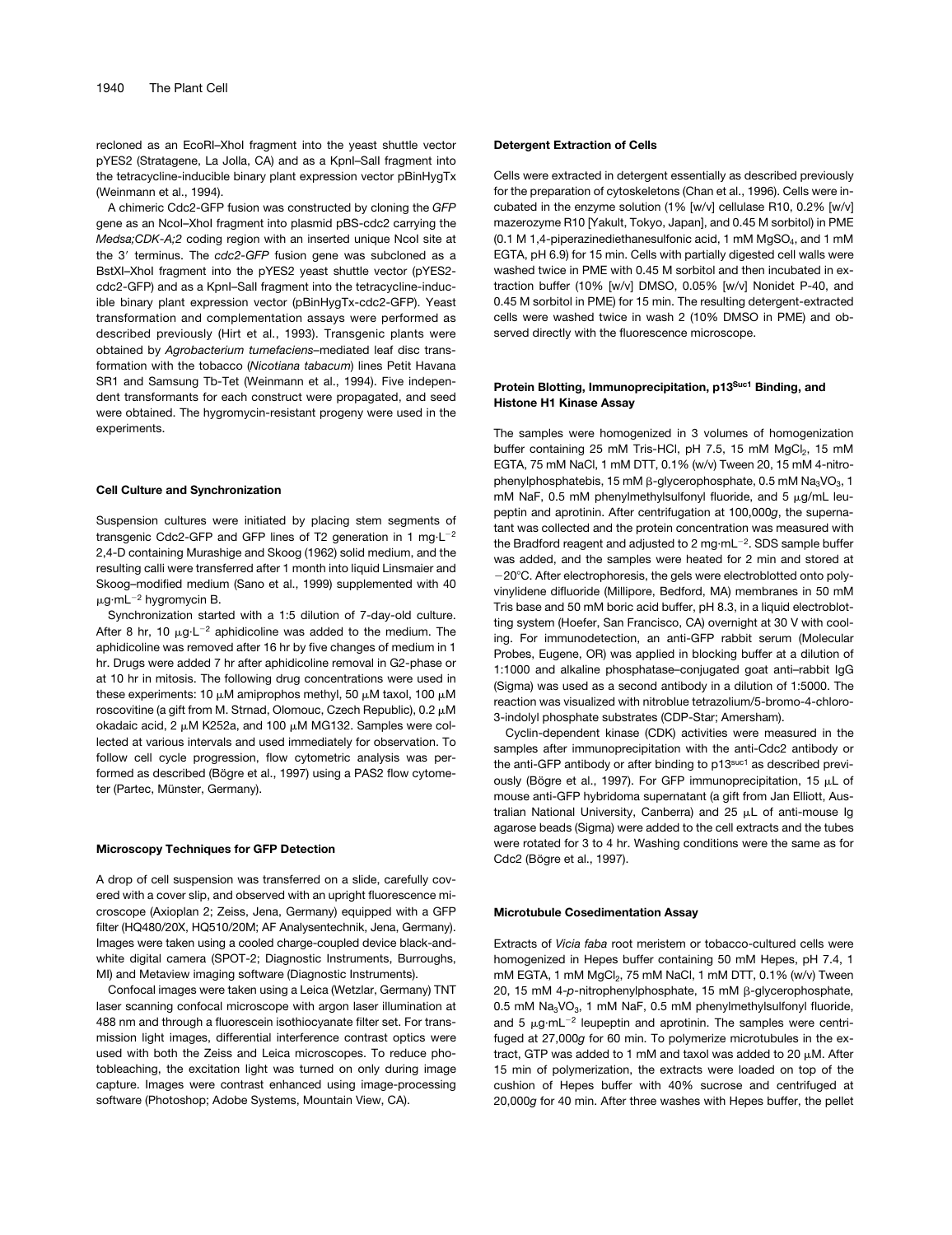was resuspended in 50  $\mu$ L of SDS sample buffer and loaded for electrophoresis and protein gel blotting. CDK activity measurements were made by resuspending the pellets in the same volume as the original extracts and using equal volumes for immunoprecipitations and p13suc1 binding, followed by protein kinase assay as described previously (Bögre et al., 1997). Monoclonal mouse anti- $\alpha$ -tubulin, DMA1 (Sigma), polyclonal rabbit anti–CDK-A (Bögre et al., 1997), polyclonal anti-Ran (Babco, Richmond, CA), and monoclonal mouse anti-GFP (provided by Jan Elliott) antibodies were used for immunodetection.

#### **ACKNOWLEDGMENTS**

Thanks to J. Elliott for providing the GFP antibody and to F. Klein (Botany Institute, Vienna University) for providing the epifluorescence microscopy facility at the initial phase of the project. Moreover, we thank Gireg Weingartner for his incredible patience while finishing this work. M.W. was supported by a Ph.D. fellowship from the Austrian Academy of Sciences. This work was supported by an Austrian Förderung der Wissenschaftlichen Forschung grant to E.H.-B., by European Union Framework V project ECCO Grant QLRT-1999- 00454 to E.H.-B., L.B., and P.B., by Grant A5020803/1998 from the Grant Agency of the Czech Academy of Sciences to P.B., and by a Biotechnology and Biological Science Research Council grant to L.B. and J.-P.D.

Received March 13, 2001; accepted May 30, 2001.

#### **REFERENCES**

- **Alfa, C.E., Ducommun, B., Beach, D., and Hyams, J.S.** (1990). Distinct nuclear and spindle pole body population of cyclin-cdc2 in fission yeast. Nature **347,** 680–682.
- **Asada, T., Kuriyama, R., and Shibaoka, H.** (1997). TKRP125, a kinesin-related protein involved in the centrosome-independent organization of the cytokinetic apparatus in tobacco BY-2 cells. J. Cell Sci. **110,** 179–189.
- **Ayaydin, F., Vissi, E., Meszaros, T., Miskolczi, P., Kovacs, I., Feher, A., Dombradi, V., Erdodi, F., Gergely, P., and Dudits, D.** (2000). Inhibition of serine/threonine-specific protein phosphatases causes premature activation of cdc2MsF kinase at G2/M transition and early mitotic microtubule organisation in alfalfa. Plant J. **23,** 85–96.
- **Bailly, E., Doree, M., Nurse, P., and Bornens, M.** (1989). p34cdc2 is located in both nucleus and cytoplasm; part is centrosomally associated at G2/M and enters vesicles at anaphase. EMBO J. **8,** 3985–3995.
- **Barroso, C., Chan, J., Allan, V., Doonan, J., Hussey, P., and Lloyd, C.** (2000). Two kinesin-related proteins associated with the cold-stable cytoskeleton of carrot cells: Characterization of a novel kinesin, DcKRP120–2. Plant J. **24,** 859–868.
- **Binarova, P., Dolezel, J., Draber, P., Heberle-Bors, E., Strnad, M., and Bogre, L.** (1998). Treatment of *Vicia faba* root tip cells with specific inhibitors to cyclin-dependent kinases leads to abnormal spindle formation. Plant J. **16,** 697–707.
- **Blangy, A., Lane, H.A., d'Herin, P., Harper, M., Kress, M., and Nigg, E.A.** (1995). Phosphorylation by p34cdc2 regulates spindle association of human Eg5, a kinesin-related motor essential for bipolar spindle formation in vivo. Cell **83,** 1159–1169.
- **Bögre, L., Zwerger, K., Meskiene, I., Binarova, P., Czizmadia, V., Planck, C., Wagner, E., Hirt, H., and Heberle-Bors, E.** (1997). The cdc2Ms kinase is differently regulated in the cytoplasm and in the nucleus. Plant Physiol. **113,** 841–852.
- **Bögre, L., Calderini, O., Binarova, P., Mattauch, M., Till, S., Kiegerl, S., Jonak, C., Pollaschek, C., Barker, P., Huskisson, N.S., Hirt, H., and Heberle-Bors, E.** (1999). A MAP kinase is activated late in plant mitosis and becomes localized to the plane of cell division. Plant Cell **11,** 101–114.
- **Calderini, O., Bogre, L., Vicente, O., Binarova, P., Heberle-Bors, E., and Wilson, C.** (1998). A cell cycle regulated MAP kinase with a possible role in cytokinesis in tobacco cells. J. Cell Sci. **111,** 3091–3100.
- **Chan, J., Rutten, T., and Lloyd, C.** (1996). Isolation of microtubuleassociated proteins from carrot cytoskeletons: A 120 kDa map decorates all four microtubule arrays and the nucleus. Plant J. **10,** 251–259.
- **Charrasse, S., Lorca, T., Doree, M., and Larroque, C.** (2000). The Xenopus XMAP215 and its human homologue TOG proteins interact with cyclin B1 to target p34cdc2 to microtubules during mitosis. Exp. Cell Res. **254,** 249–256.
- **Chiu, W., Niwa, Y., Zeng, W., Hirano, T., Kobayashi, H., and Sheen, J.** (1996). Engineered GFP as a vital reporter in plants. Curr. Biol. **6,** 325–330.
- **Chytilova, E., Macas, J., Sliwinska, E., Rafelski, S.M., Lambert, G.M., and Galbraith, D.W.** (2000). Nuclear dynamics in *Arabidopsis thaliana*. Mol. Biol. Cell **11,** 2733–2741.
- **Clute, P., and Pines, J.** (1999). Temporal and spatial control of cyclin B1 destruction in metaphase. Natl. Cell Biol. **1,** 82–87.
- **Colasanti, J., Tyers, M., and Sundaresan, V.** (1991). Isolation and characterization of cDNA clones encoding a functional p34cdc2 homologue from *Zea mays*. Proc. Natl. Acad. Sci. USA **88,** 3377– 3381.
- **Colasanti, J., Cho, S.-O., Wick, S., and Sundaresan, V.** (1993). Localisation of the functional p34cdc2 homolog of maize in the root tip and stomatal complex cells: Association with predicted division sites. Plant Cell **5,** 1101–1111.
- **Dell, K.R., Turck, C.W., and Vale, R.D.** (2000). Mitotic phosphorylation of the dynein light intermediate chain is mediated by cdc2 kinase. Traffic **1,** 38–44.
- **Desai, A., and Mitchison, T.J.** (1997). Microtubule polymerization dynamics. Annu. Rev. Cell Dev. Biol. **13,** 83–117.
- **Doonan, J.** (2000). Social controls on cell proliferation in plants. Curr. Opin. Plant Biol. **3,** 482–487.
- **Doonan, J., and Fobert, P.** (1997). Conserved and novel regulators of the plant cell cycle. Curr. Opin. Cell Biol. **9,** 824–830.
- **Ferreira, P.C., Hemerly, A.S., Villarroel, R., Van Montagu, M., and Inze, D.** (1991). The Arabidopsis functional homolog of the p34cdc2 protein kinase. Plant Cell **3,** 531–540.
- **Fobert, P.R., Gaudin, V., Lunness, P., Coen, E.S., and Doonan, J.H.** (1996). Distinct classes of cdc2-related genes are differentially expressed during the cell division cycle in plants. Plant Cell **8,** 1465–1476.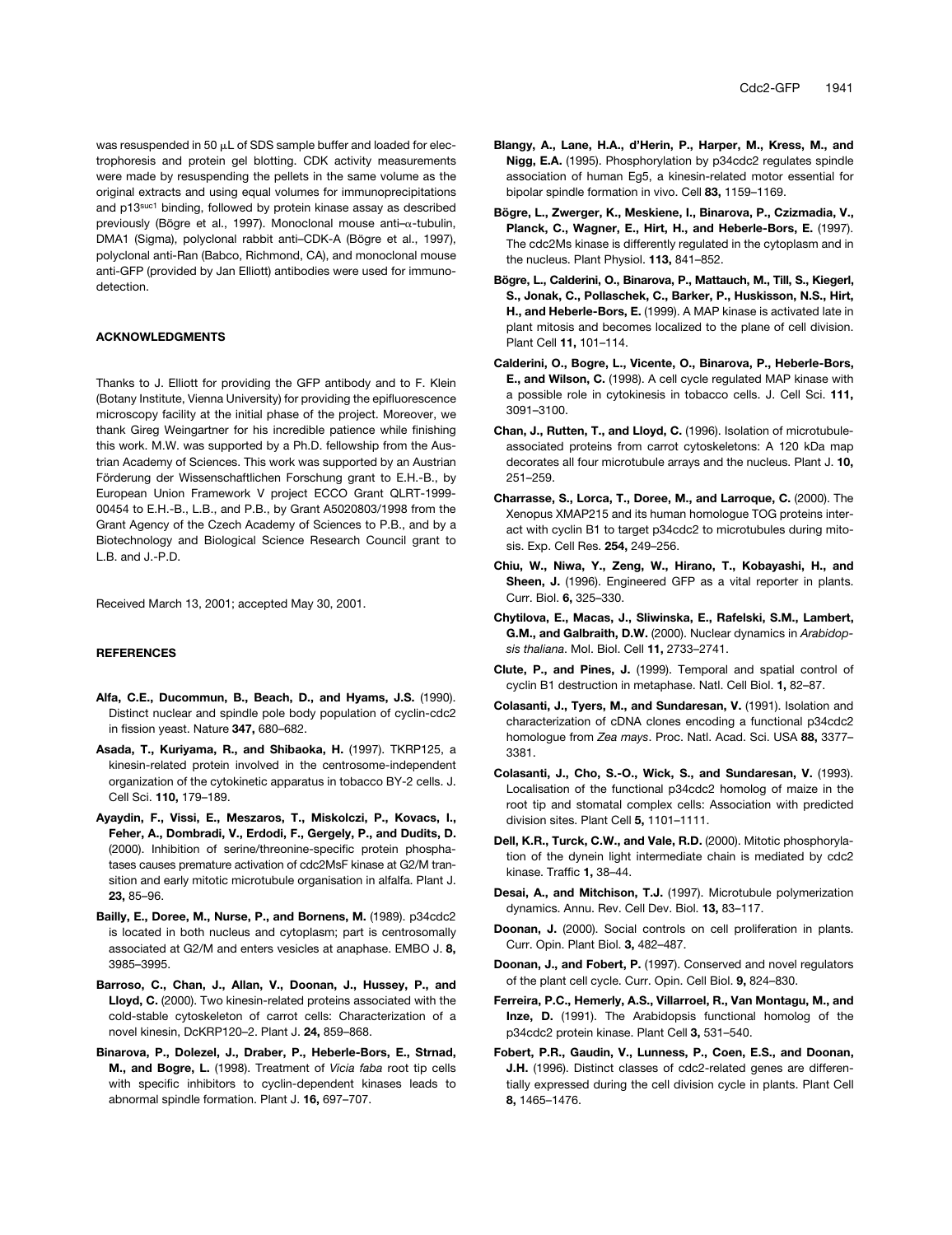- **Genschik, P., Criqui, M.C., Parmentier, Y., Derevier, A., and Fleck, J.** (1998). Cell cycle-dependent proteolysis in plants: Identification of the destruction box pathway and metaphase arrest produced by the proteasome inhibitor mg132. Plant Cell **10,** 2063–2076.
- **Hales, K.G., Bi, E., Wu, J.Q., Adam, J.C., Yu, I.C., and Pringle, J.R.** (1999). Cytokinesis: An emerging unified theory for eukaryotes? Curr. Opin. Cell Biol. **11,** 717–725.
- **Healy, J.M., Menges, M., Doonan, J.H., and Murray, J.A.** (2000). The Arabidopsis D-type cyclins CycD2 and CycD3 both interact in vivo with the PSTAIRE cyclin-dependent kinase Cdc2a but are differentially controlled. J. Biol. Chem. **276,** 7041–7047.
- **Hemerly, A., Engler, J.A., Bergounioux, C., Van Montagu, M., Engler, G., Inze, D., and Ferreira, P.** (1995). Dominant negative mutants of the Cdc2 kinase uncouple cell division from iterative plant development. EMBO J. **14,** 3925–3936.
- **Hirt, H., Pay, A., Gyorgyey, J., Bako, L., Nemeth, K., Bogre, L., Schweyen, R.J., Heberle-Bors, E., and Dudits, D.** (1991). Complementation of a yeast cell cycle mutant by an alfalfa cDNA encoding a protein kinase homologous to p34cdc2. Proc. Natl. Acad. Sci. USA **88,** 1636–1640.
- **Hirt, H., Pay, A., Bogre, L., Meskiene, I., and Heberle-Bors, E.** (1993). cdc2MsB, a cognate cdc2 gene from alfalfa, complements the G1/S but not the G2/M transition of budding yeast cdc28 mutants. Plant J. **4,** 61–69.
- **Hush, J., Wu, L., John, P.C., Hepler, L.H., and Hepler, P.K.** (1996). Plant mitosis promoting factor disassembles the microtubule preprophase band and accelerates prophase progression in Tradescantia. Cell Biol. Int. **20,** 275–287.
- **Ito, M., Iwase, M., Kodama, H., Lavisse, P., Komamine, A., Nishihama, R., Machida, Y., and Watanabe, A.** (1998). A novel *cis*-acting element in promoters of plant B-type cyclin genes activates M phase-specific transcription. Plant Cell **10,** 331–341.
- **Joubes, J., Chevalier, C., Dudits, D., Heberle-Bors, E., Inze, D., Umeda, M., and Renaudi, J.P.** (2000). CDK-related protein kinases in plants. Plant Mol. Biol. **43,** 607–620.
- **Katsuta, J., and Shibaoka, H.** (1992). Inhibition by kinase inhibitors of the development and the disappearance of the preprophase band of microtubules in tobacco BY-2 cells. J. Cell Sci. **103,** 397–405.
- **Kumagai, A., and Dunphy, W.G.** (1999). Binding of 14–3-3 proteins and nuclear export control the intracellular localization of the mitotic inducer Cdc25. Genes Dev. **13,** 1067–1072.
- **Lee, Y.R., and Liu, B.** (2000). Identification of a phragmoplast-associated kinesin-related protein in higher plants. Curr. Biol. **10,** 797–800.
- **Leiss, D., Felix, M.A., and Karsenti, E.** (1992). Association of cyclin-bound p34cdc2 with subcellular structures in Xenopus eggs. J. Cell Sci. **102,** 285–297.
- **Lloyd, C., and Hussey, P.** (2001). Microtubule-associated proteins in plants: Why we need a map. Natl. Rev. Mol. Cell Biol. **2,** 41–47.
- **Magyar, Z., et al.** (1997). Cell cycle phase specificity of putative cyclin-dependent kinase variants in synchronized alfalfa cells. Plant Cell **9,** 223–235.
- **Mews, M., Sek, F.J., Moore, R., Volkmann, D., Gunning, B.E.S., and John, P.C.L.** (1997). Mitotic cyclin distribution during maize cell division: Implications for the sequence diversity and function of cyclins in plants. Protoplasma **200,** 128–145.
- **Mineyuki, Y.** (1999). The preprophase band of microtubules: Its function as a cytokinetic apparatus in higher plants. Int. Rev. Cytol. **187,** 1–50.
- **Mineyuki, Y., Yamashita, M., and Nagahama, Y.** (1991). P34cdc2 kinase homologue in the preprophase band. Protoplasma **162,** 182–186.
- **Mineyuki, Y., Aioi, H., Yamashita, M., and Nagahama, Y.** (1996). A comparative study on stainability of preprophase bands by the PSTAIR antibody. J. Plant Res. **109,** 185–192.
- **Mironov, V., De Veylder, L., Van Montagu, M., and Inze, D.** (1999). Cyclin-dependent kinases and cell division in plants: The nexus. Plant Cell **11,** 509–521.
- **Moore, M.S., and Blobel, G.** (1993). The GTP-binding protein Ran/ TC4 is required for protein import into the nucleus. Nature **365,** 661–663.
- **Murashige, T., and Skoog, F.** (1962). A revised medium for rapid growth and bioassays with tobacco tissue culture. Physiol. Plant. **15,** 473–497.
- **Nishihama, R., Ishikawa, M., Araki, S., Soyano, T., Asada, T., and Machida, Y.** (2001). The NPK1 mitogen-activated protein kinase kinase kinase is a regulator of cell-plate formation in plant cytokinesis. Genes Dev. **15,** 352–363.
- **Ookata, K., Hisanaga, S., Sugita, M., Okuyama, A., Murofushi, H., Kitazawa, H., Chari, S., Bulinski, J.C., and Kishimoto, T.** (1997). MAP4 is the in vivo substrate for CDC2 kinase in HeLa cells: Identification of an M-phase specific and a cell cycle-independent phosphorylation site in MAP4. Biochemistry **36,** 15873– 15883.
- Pines, J. (1999). Four-dimensional control of the cell cycle. Natl. Cell Biol. **1,** 73–79.
- **Planchais, S., Glab, N., Trehin, C., Perennes, C. Bureau, J.M., Meijer, L., and Bergounioux, C.** (1997). Roscovitine, a novel cyclin-dependent kinase inhibitor, characterizes restriction point and G2/M transition in tobacco BY-2 cell suspension. Plant J. **12,** 191–202.
- **Riabowol, K., Draetta, G., Brizuela, L., Vandre, D., and Beach, D.** (1989). The cdc2 kinase is a nuclear protein that is essential for mitosis in mammalian cells. Cell **57,** 393–401.
- **Robinson, D.N., and Spudich, J.A.** (2000). Towards a molecular understanding of cytokinesis. Trends Cell. Biol. **10,** 228–237.
- **Roudier, F., Fedorova, E., Gyorgyey, J., Feher, A., Brown, S., Kondorosi, A., and Kondorosi, E.** (2000). Cell cycle function of a *Medicago sativa* A2-type cyclin interacting with a PSTAIRE-type cyclin-dependent kinase and a retinoblastoma protein. Plant J. **23,** 73–83.
- **Sano, T., Kuraya, Y., Amino, S., and Nagata, T.** (1999). Phosphate as a limiting factor for the cell division of tobacco BY-2 cells. Plant Cell Physiol. **40,** 1–8.
- **Shiina, N., and Tsukita, S.** (1999). Mutations at phosphorylation sites of Xenopus microtubule-associated protein 4 affect its microtubule-binding ability and chromosome movement during mitosis. Mol. Biol. Cell **10,** 597–608.
- **Smertenko, A., Saleh, N., Igarashi, H., Mori, H., Hauser-Hahn, I., Jiang, C.J., Sonobe, S., Lloyd, C.W., and Hussey, P.J.** (2000). A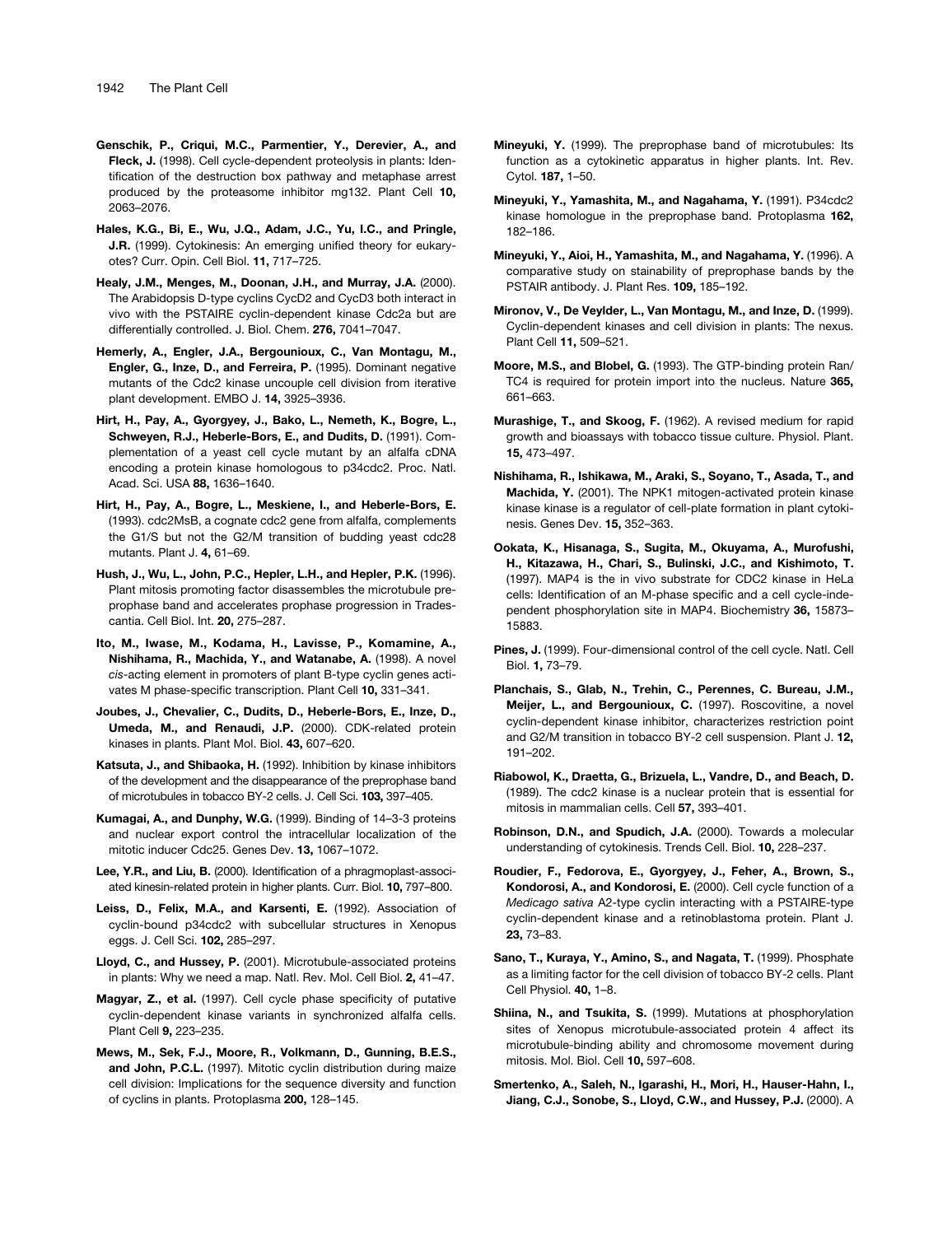new class of microtubule-associated proteins in plants. Natl. Cell Biol. **2,** 750–753.

- **Sorrell, D.A., Combettes, B., Chaubet-Gigot, N., Gigot, C., and Murray, J.A.** (1999). Distinct cyclin D genes show mitotic accumulation or constant levels of transcripts in tobacco bright yellow-2 cells. Plant Physiol. **119,** 343–352.
- **Stals, H., Bauwens, S., Traas, J., Van Montagu, M., Engler, G., and Inze, D.** (1997). Plant CDC2 is not only targeted to the preprophase band, but also co-localizes with the spindle, phragmoplast, and chromosomes. FEBS Lett. **418,** 229–234.
- **Stoppin, V., Lambert, A.M., and Vantard, M.** (1996). Plant microtubule-associated proteins (MAPs) affect microtubule nucleation and growth at plant nuclei and mammalian centrosomes. Eur. J. Cell Biol. **69,** 11–23.
- **Surana, U., Robitsch, H., Price, C., Schuster, T., Fitch, I., Futcher, A.B., and Nasmyth, K.** (1991). The role of CDC28 and cyclins during mitosis in the budding yeast *S. cerevisiae*. Cell **65,** 145–161.
- **Tio, M., Udolph, G., Yang, X., and Chia, W.** (2001). cdc2 links the Drosophila cell cycle and asymmetric division machineries. Nature **409,** 1063–1067.
- **Tournebize, R., Popov, A., Kinoshita, K., Ashford, A.J., Rybina, S., Pozniakovsky, A., Mayer, T.U., Walczak, C.E., Karsenti, E., and Hyman, A.A.** (2000). Control of microtubule dynamics by the antagonistic activities of XMAP215 and XKCM1 in Xenopus egg extracts. Natl. Cell Biol. **2,** 13–19.
- **Vasquez, R.J., Gard, D.L., and Cassimeris, L.** (1999). Phosphorylation by CDK1 regulates XMAP215 function in vitro. Cell Motil. Cytoskeleton **43,** 310–321.
- **Veeranna, G.J., Shetty, K.T., Takahashi, M., Grant, P., and Pant, H.C.** (2000). Cdk5 and MAPK are associated with complexes of cytoskeletal proteins in rat brain. Brain Res. Mol. Brain Res. **76,** 229–236.
- **Verde, F., Labbe, J.C., Doree, M., and Karsenti, E.** (1990). Regulation of microtubule dynamics by cdc2 protein kinase in cell-free extracts of Xenopus eggs. Nature **343,** 233–238.
- **Verde, F., Dogterom, M., Stelzer, E., Karsenti, E., and Leibler, S.** (1992). Control of microtubule dynamics and length by cyclin Aand cyclin B-dependent kinases in Xenopus egg extracts. J. Cell Biol. **118,** 1097–1108.
- **Walczak, C.E., Vernos, I., Mitchison, T.J., Karsenti, E., and Heald, R.** (1998). A model for the proposed roles of different microtubule-based motor proteins in establishing spindle bipolarity. Curr. Biol. **8,** 903–913.
- **Weinmann, P., Gossen, M., Hillen, W., Bujard, H., and Gatz, C.** (1994). A chimeric transactivator allows tetracycline-responsive gene expression in whole plants. Plant J. **5,** 559–569.
- **Wolniak, S.M., and Larsen, P.M.** (1992). Changes in the metaphase transit times and the pattern of sister chromatid separation in stamen hair cells of Tradescantia after treatment with protein phosphatase inhibitors. J. Cell Sci. **102,** 691–715.